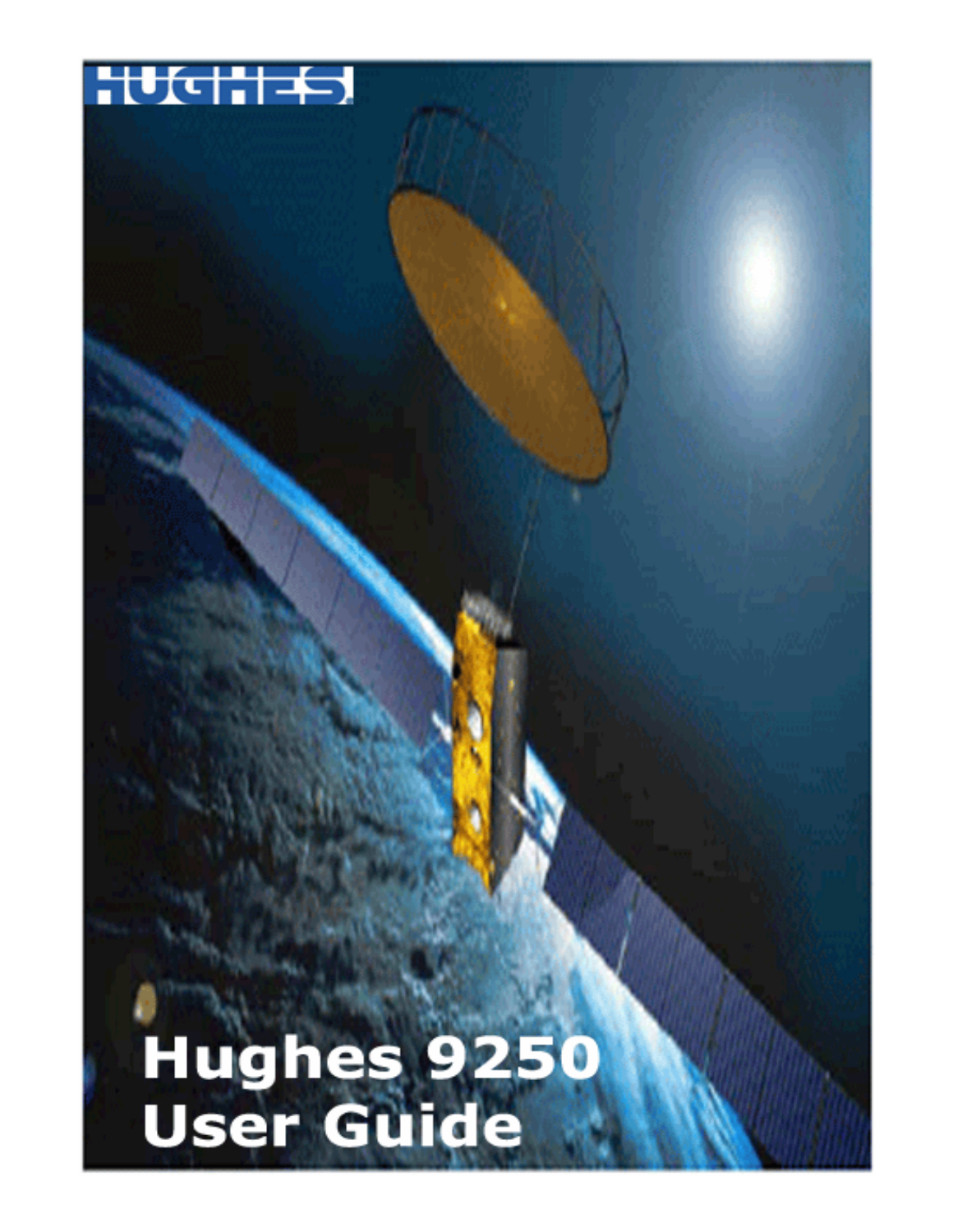#### **Copyright** © **2007 Hughes Network Systems, LLC.**

All rights reserved. This publication and its contents are proprietary to Hughes Network Systems, LLC. No part of this publication may be reproduced in any form or by any means without the written permission of Hughes Network Systems, LLC., 11717 Exploration Lane, Germantown, Maryland 20876.

Hughes Network Systems, LLC., has made every effort to ensure the correctness and completeness of the material in this document. Hughes Network Systems, LLC., shall not be liable for errors contained herein. The information in this document is subject to change without notice. Hughes Network Systems, LLC. makes no warranty of any kind with regard to this material, including, but not limited to, the implied warranties of merchantability and fitness for a particular purpose.

#### **Trademarks**

All trademarks, marks, names, or product names referenced in this publication are the property of their respective owners, and Hughes Network Systems, LLC. neither endorses nor otherwise sponsors any such products or services referred to herein.

HUGHES and Hughes Network Systems are trademarks of Hughes Network Systems, LLC.

INMARSAT is a trademark of the International Mobile Satellite Organization. The Inmarsat LOGO and the trademark BGAN are trademarks of Inmarsat (IP) Company Limited. All trademarks are licensed to Inmarsat Limited.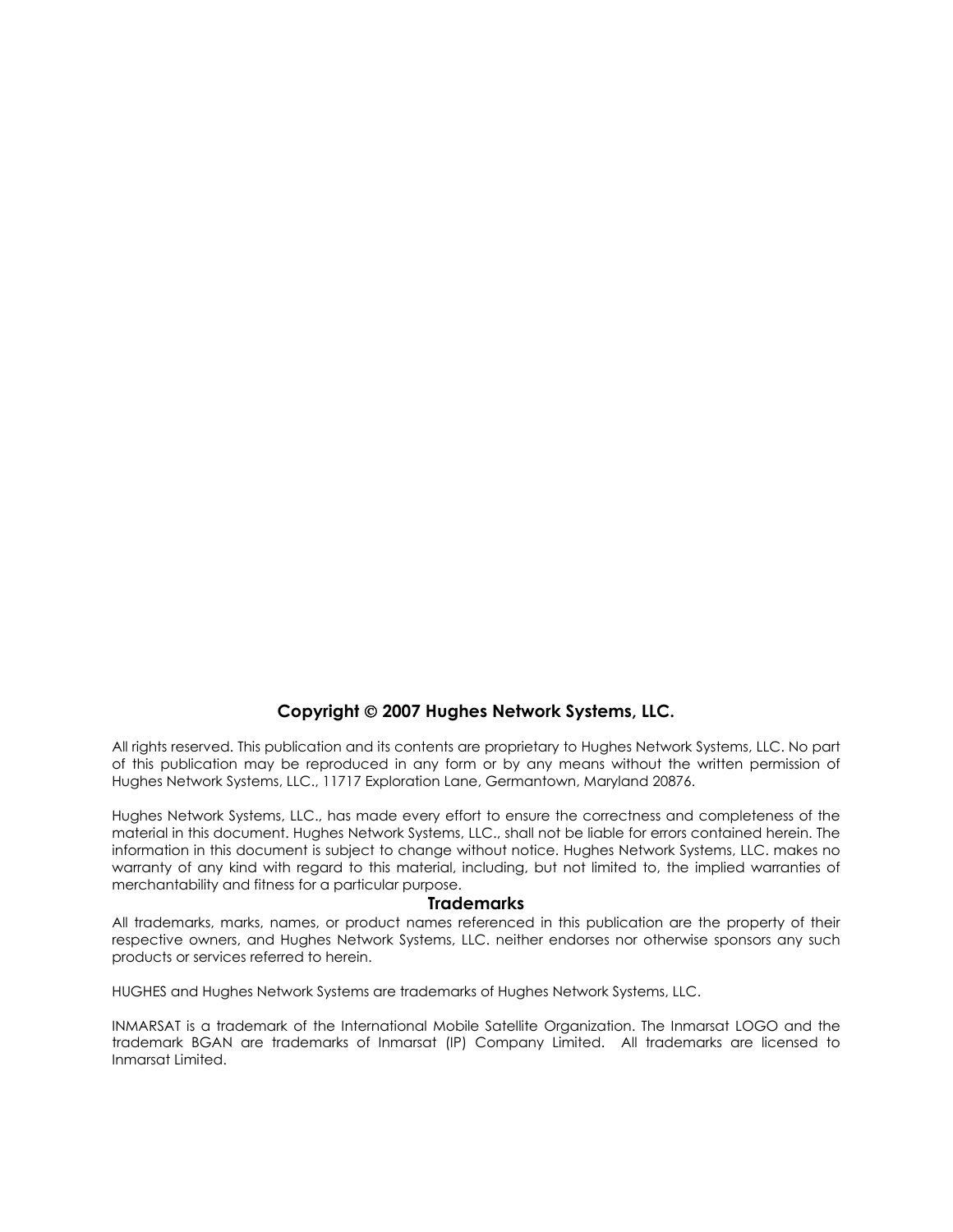# <span id="page-2-0"></span>inmarsat

## **SAFETY INFORMATION**

For your safety and protection, read this entire user manual before you attempt to use the Broadband Global Area Network (BGAN) Land Mobile Satellite Terminal. In particular, read this safety section carefully. Keep this safety information where you can refer to it if necessary.

### **WARNING SYMBOLS USED IN THIS MANUAL**



### **WARNING**

Potential radio Frequency (RF) hazard. Where you see this alert symbol and WARNING heading, strictly follow the warning instructions to avoid injury to eyes or other personal injury.



### **WARNING**

Where you see this alert symbol and WARNING heading, strictly follow the warning instructions to avoid personal injury.



### **DANGER**

Electric shock hazard: Where you see this alert symbol and DANGER heading, strictly follow the warning instructions to avoid electric shock injury or death.

### **WARNINGS FOR SATELLITE TERMINAL**



### **DO NOT STAND IN FRONT OF THE ANTENNA**

This device emits radio frequency energy. To avoid injury, do not place head or other body parts in front of the satellite antenna when system is operational. Maintain a distance of two meters or more from the front of the Satellite Terminal antenna.



### **PROPERLY GROUND THE EXTERNAL ANTENNA**

Failure to properly ground the optional external antenna may result in severe personal injury or death. Do not attempt to ground the optional external antenna unless you have the skills to do so in accordance with local electrical codes.



### **DO NOT OPERATE DURING ELECTRICAL STORMS**

Operation of the Satellite Terminal during electrical storms may result in severe personal injury or death. Disconnect the Terminal from the computer and store the unit indoors if lightning is anticipated in the area of operation.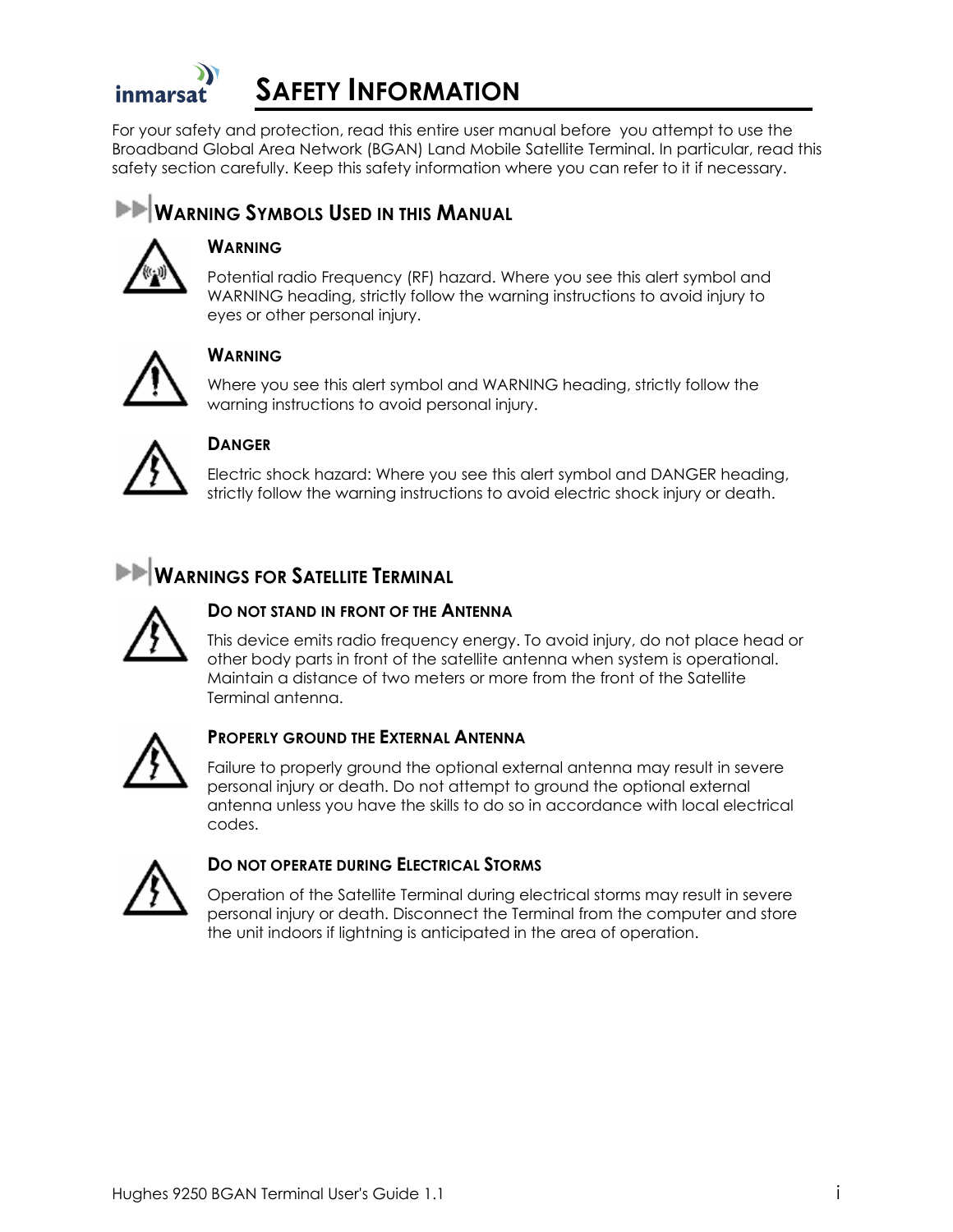

### **GENERAL**

Handle your Satellite Terminal with care. The enclosure is weather resistant per IEC 60529 IP55; however, do not submerge the unit or expose it to severe rain storms. Avoid exposing your Satellite Terminal to extreme hot or cold temperatures outside the range -25ºC to +60ºC.

Avoid placing the Terminal close to cigarettes, open flames or any source of heat.

Changes or modifications to the Terminal not expressly approved by Hughes Network Systems could void your authority to operate this equipment.

Only use a soft damp cloth to clean the Terminal.

To avoid impaired Terminal performance, please ensure the unit's antenna is not damaged or covered with foreign material like paint or labeling.

When inserting the USIM/SIM, do not bend it or damage the contacts in any way. When connecting the interface cables, do not use excessive force.



#### **IN THE VICINITY OF BLASTING WORK AND IN EXPLOSIVE ENVIRONMENTS**

Never use the Satellite Terminal where blasting work is in progress. Observe all restrictions and follow any regulations or rules. Areas with a potentially explosive environment are often, but not always, clearly marked. Do not use the Terminal while at a petrol filling station. Do not use near fuel or chemicals.



#### **QUALIFIED SERVICE**

Do not attempt to disassemble your Satellite Terminal. The unit does not contain consumer-serviceable components. Only qualified service personnel may install or repair equipment.



#### **BATTERIES AND ACCESSORIES**

Use approved batteries (Hughes P/N 3003702-0001) and accessories only. Use of non-approved accessories may result in loss of performance, damage to the Satellite Terminal, fire, electric shock or injury.

AC mains power adapter (Hughes P/N 3003727-0001) is for indoor use only. It has an indoor operating temperature range of 0ºC to +40ºC and provides an output voltage of 20 VDC.

The storage capacity of the battery decreases when operated.

The terminal will only charge the battery when the temperature is within the range of 0 to 45°C.



#### **CONNECTING DEVICES**

Never connect incompatible devices to the Satellite Terminal. When connecting the Satellite Terminal to any other device, read the device's User Manual for detailed safety instructions.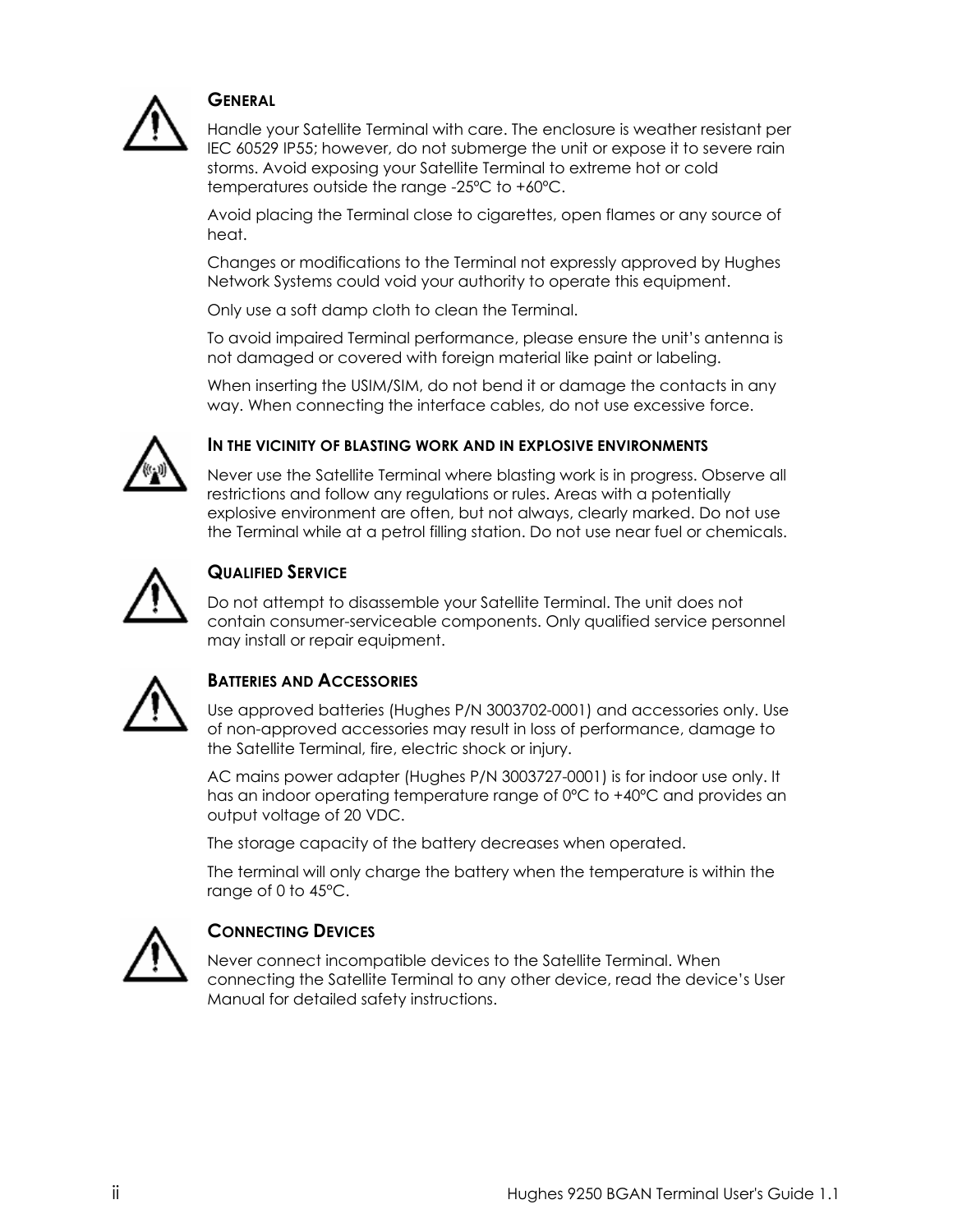

### **PACEMAKERS**

The various brands and models of cardiac pacemakers available exhibit a wide range of immunity levels to radio signals. Therefore, people who wear a cardiac pacemaker and who want to use a Satellite Terminal should seek the advice of their cardiologist. If, as a pacemaker user, you are still concerned about interaction with the Satellite Terminal, we suggest you follow these guidelines:

- Maintain a distance of 30 cm between the Terminal and your pacemaker;
- Maintain a distance of two meters from the front of the unit's antenna;
- Refer to your pacemaker product literature for information on your particular device.

If you have any reason to suspect that interference is taking place, turn off your Satellite Terminal immediately!



### **HEARING AIDS**

Most new models of hearing aids are immune to radio frequency interference from Satellite Terminals that are more than 2 meters away. Many types of older hearing aids may be susceptible to interference, making it very difficult to use them near a Terminal. Should interference be experienced, maintain additional separation between you and the Satellite Terminal.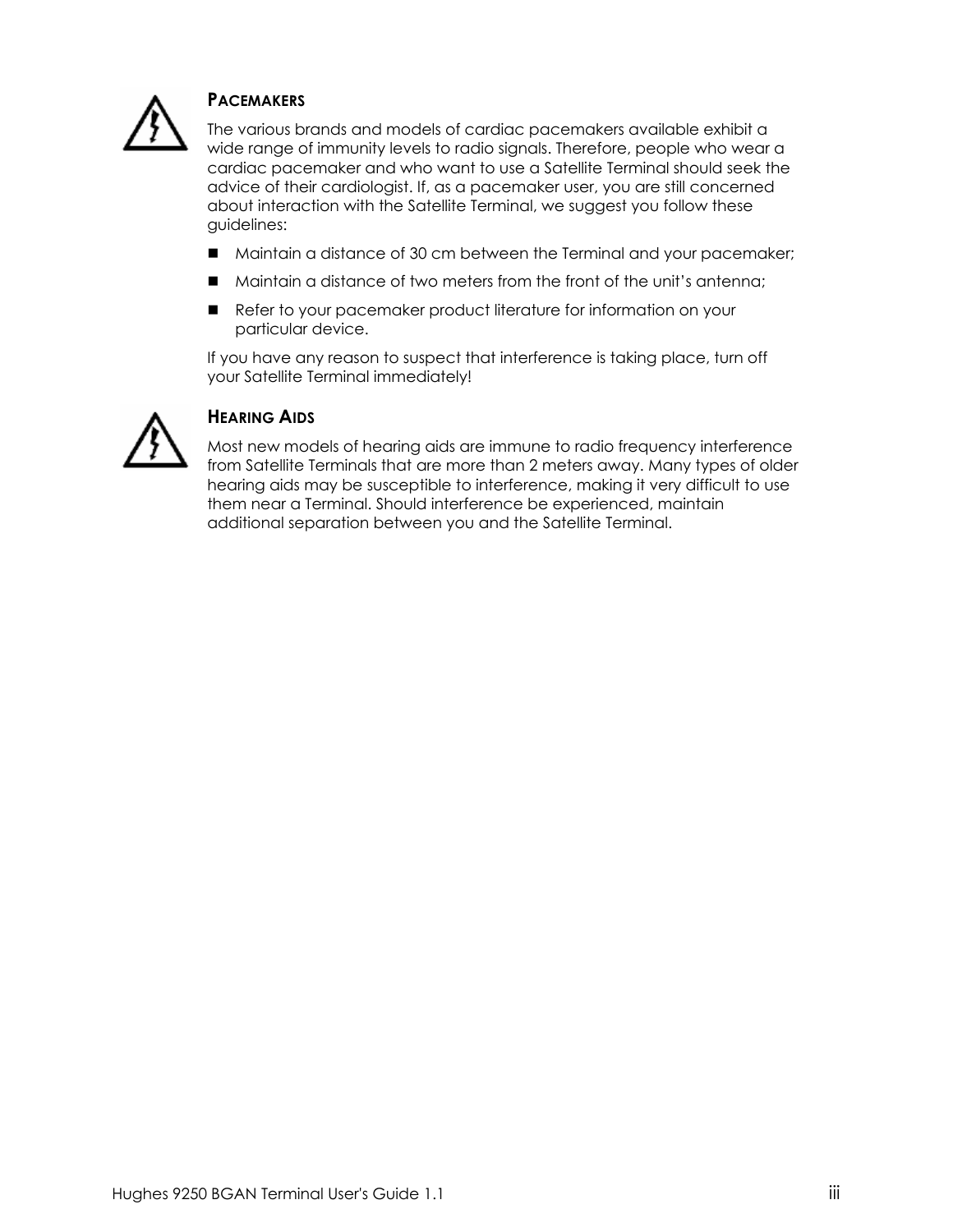<span id="page-5-0"></span>

# **CONTENTS**

|                                                                  | L |
|------------------------------------------------------------------|---|
|                                                                  |   |
|                                                                  |   |
|                                                                  |   |
| 1<br><b>INTRODUCTION</b>                                         |   |
|                                                                  |   |
|                                                                  |   |
|                                                                  |   |
|                                                                  |   |
| <b>GETTING STARTED</b>                                           | 4 |
|                                                                  |   |
|                                                                  |   |
|                                                                  | 5 |
|                                                                  |   |
|                                                                  |   |
|                                                                  |   |
|                                                                  |   |
|                                                                  | 8 |
| 10                                                               |   |
|                                                                  |   |
|                                                                  |   |
|                                                                  |   |
|                                                                  |   |
|                                                                  |   |
|                                                                  |   |
|                                                                  |   |
|                                                                  |   |
|                                                                  |   |
| TECHNICAL SPECIFICATIONS <b>MARKET AND RESIDENT ASSESS</b><br>13 |   |
| 14                                                               |   |
|                                                                  |   |
| EU WEEE (Waste Electrical and Electronic Equipment) Directives15 |   |
| 16                                                               |   |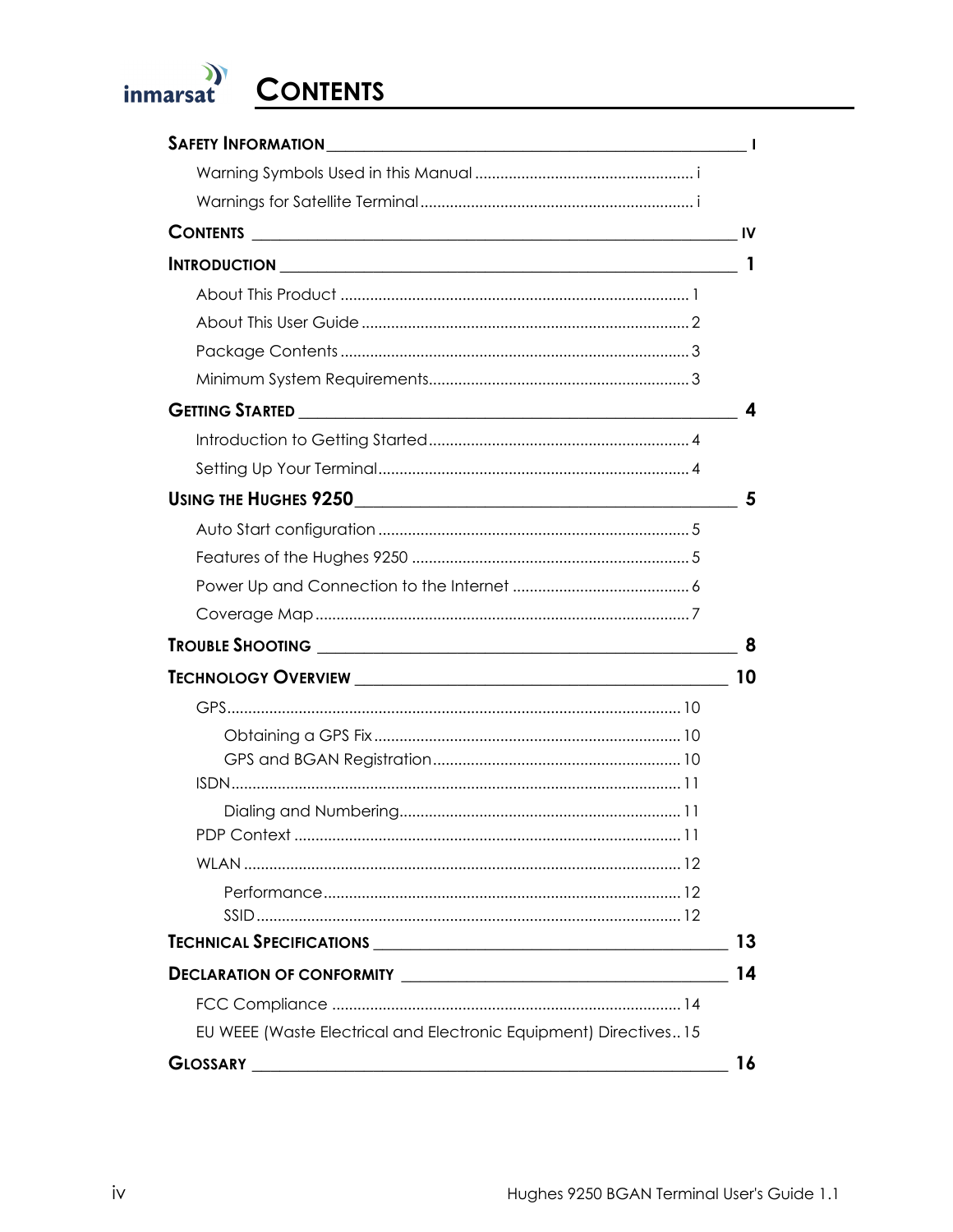<span id="page-6-0"></span>

## **ABOUT THIS PRODUCT**

The Hughes Network Systems (HNS) 9250 Broadband Satellite Terminal and WLAN Access Point is your gateway to global communication. The 9250 allows you to simultaneously send and receive IP packet and circuit-switched data via Ethernet, Integrated Services Digital Network (ISDN), and WLAN interfaces over the Inmarsat BGAN satellite network.

The unit offers you the following features and benefits:

- Fully autonomous tracking antenna acquires and tracks the BGAN satellite signal while on the move
- Easy antenna installation (magnetic mount) on vehicle roof
- Includes antenna control unit and all cables and power supplies for vehicular installation
- Up to 464 Kbps data (transmit and receive) and [1](#page-6-1)28 Kbps streaming IP data rate<sup>1</sup>
- Speech (4Kbps)
- **I** ISDN voice (3.1KHz audio)
- ISDN data (64Kbps)
- **NUAN access point**
- Multi-user capability for sharing a single unit
- Selectable Quality-of-Service (QoS)
- Full IP compatibility for Email, file transfer (FTP), browsing, VPN, etc.
- Cost-effective "always-on" access charges only for data sent and received
- UMTS IP-based services
- **NUMICH** WLAN, FCC, CE, and GMPCS certified
- Subscriber Identification Module (SIM) card security
- GPS and WLAN status LEDs

The unit is easy to install and connects in minutes. It is built for use in vehicular environments.

The Satellite Terminal carries a warranty for 12 months from the date of sale. Contact your Service Provider if you have questions about the warranty, or need to return the terminal for repair.

In this document, the following names and abbreviations are used to identify the Satellite Terminal and your computer.

| Term | Definition                         |
|------|------------------------------------|
|      | Terminal Satellite Terminal        |
| TF.  | Terminal Equipment (your computer) |

 $\overline{a}$ 

UT User Terminal/satellite terminal

<span id="page-6-1"></span> $<sup>1</sup>$ . Best efforts performance under moving conditions depending on obstruction of satellite signal. Performance is limited</sup> by the BGAN system design: Signal outages of more than 3 seconds will cause circuit switched calls to be dropped and packet switched sessions being interrupted. May require user intervention to reactivate connections for longer outage durations

Hughes 9250 BGAN Terminal User's Guide 1.1 1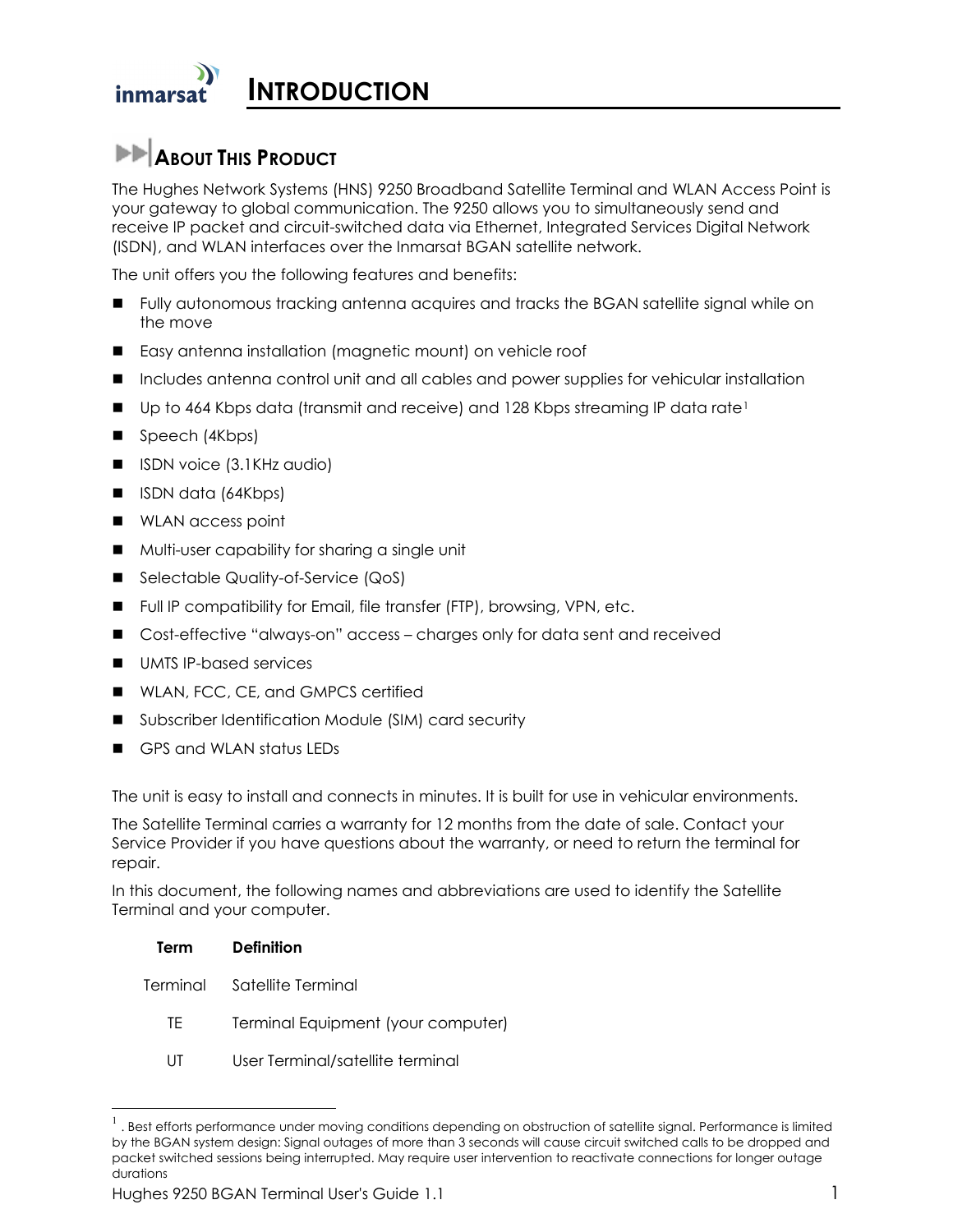# <span id="page-7-0"></span>**ABOUT THIS USER GUIDE**

This user guide contains the most up-to-date information available on this product, on the date it was generated. It is focused on the specific information needed to operate the Hughes 9250 Land Mobile User Terminal and to document the differences to the Hughes 9201 BGAN Class 1 Satellite Terminal.

Please refer to the Hughes 9201 User Guide for general information on how to access the BGAN network and how to use the LaunchPad Software.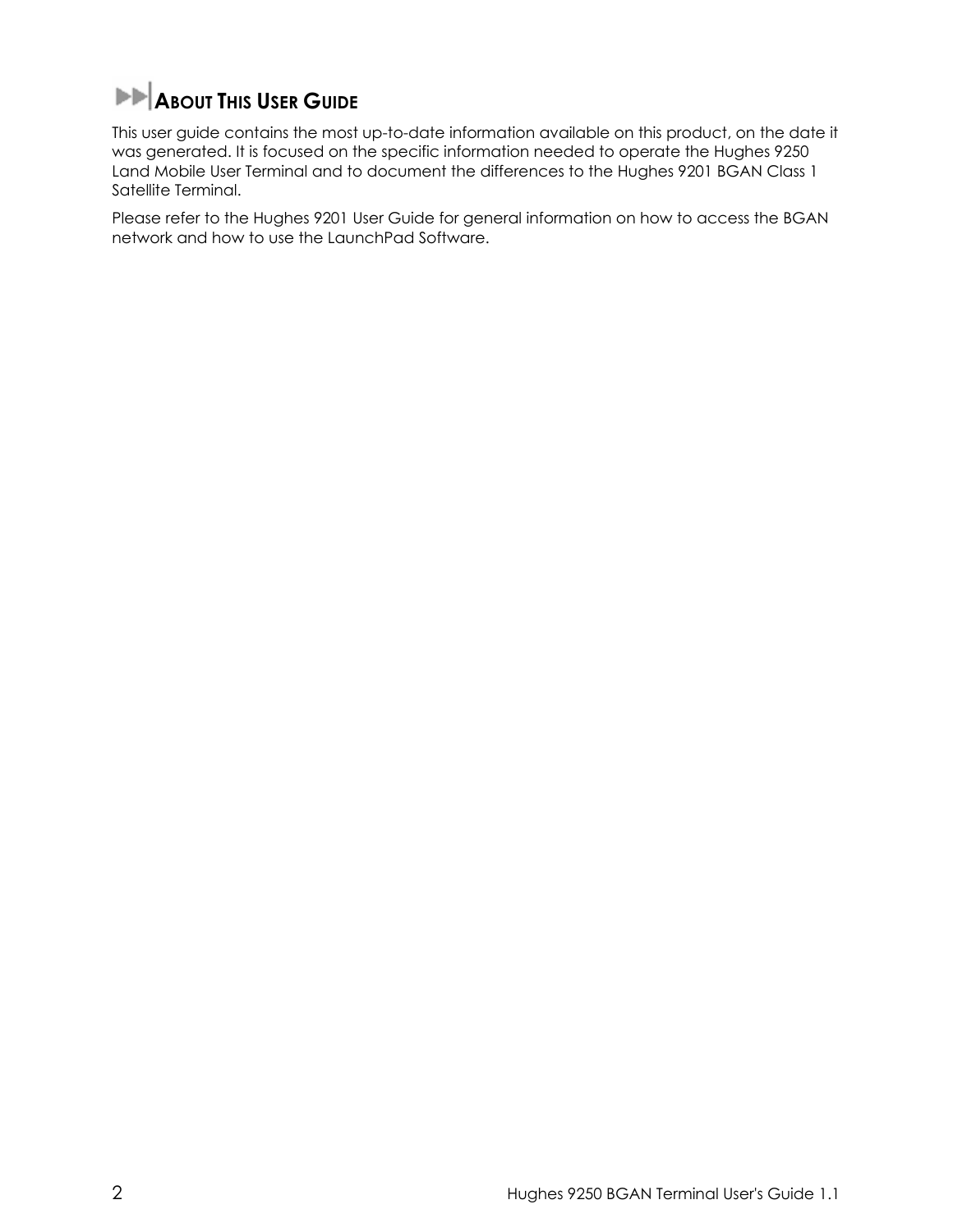## <span id="page-8-0"></span>**PACKAGE CONTENTS**

When you unpack the Land Mobile Terminal Kit package, you will find the following:

- **BGAN Land Mobile Tracking Antenna Kit**
- Hughes 9250 Class 2 BGAN Satellite Modem Kit



Your Service Provider will supply you with a Subscriber Identification Module (SIM) and its PIN, and Satellite Terminal configuration instructions – you will need these to access the network. Note: The SIM card will also have four (4) MSISDN numbers associated with it for various ISDN services:

4K Voice

3.1KHz Audio/Fax

64K UDI data

56K RDI data

## **MINIMUM SYSTEM REQUIREMENTS**

These are the minimum computer system requirements for successful interface with the Satellite Terminal:

- CD-ROM (for installation CD)
- **Internet Browser: Microsoft Internet Explorer version 5.5 or later; Netscape Communicator** version 7.0 or later (Java must be active).
- PC Support for at least one of these interfaces Ethernet, ISDN or WLAN (802.11b or b/q).
- **Intel Pentium III CPU, or equivalent.**
- 100 MB of free hard disk space.
- $128 MB of RAM.$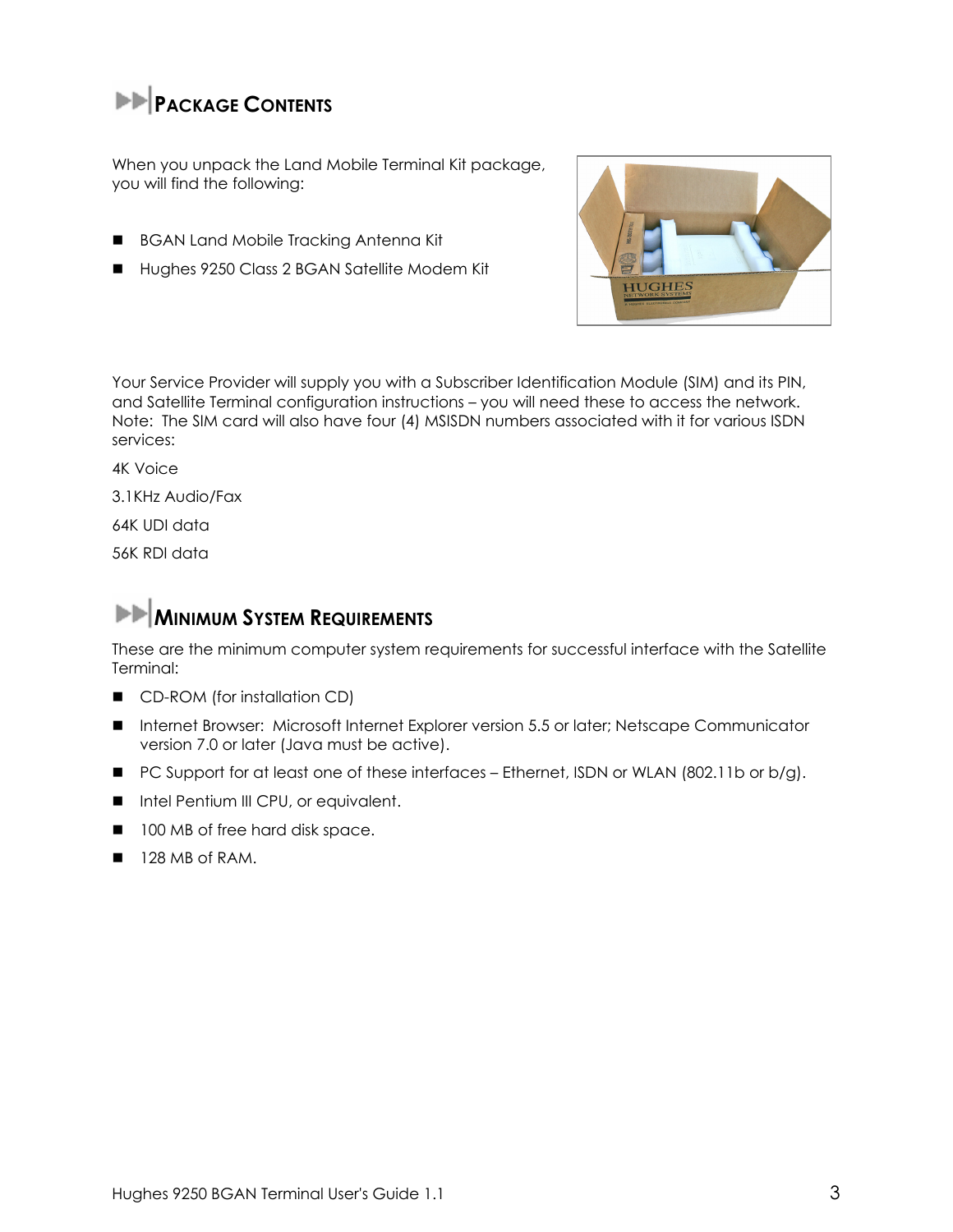#### <span id="page-9-0"></span> $\mathbf y$ **GETTING STARTED** inmarsat

### **INTRODUCTION TO GETTING STARTED**

This guide is the simplest and quickest way to connect to the BGAN network. If you are a first time user, you will be guided through the procedure for powering up your terminal, obtaining a GPS fix, connecting your computer to the terminal and registering with the BGAN network. You are then ready to start using voice and broadband services.

### **SETTING UP YOUR TERMINAL**

Set up the Hughes 9250 terminal according to the Quick Install Guide supplied with the terminal.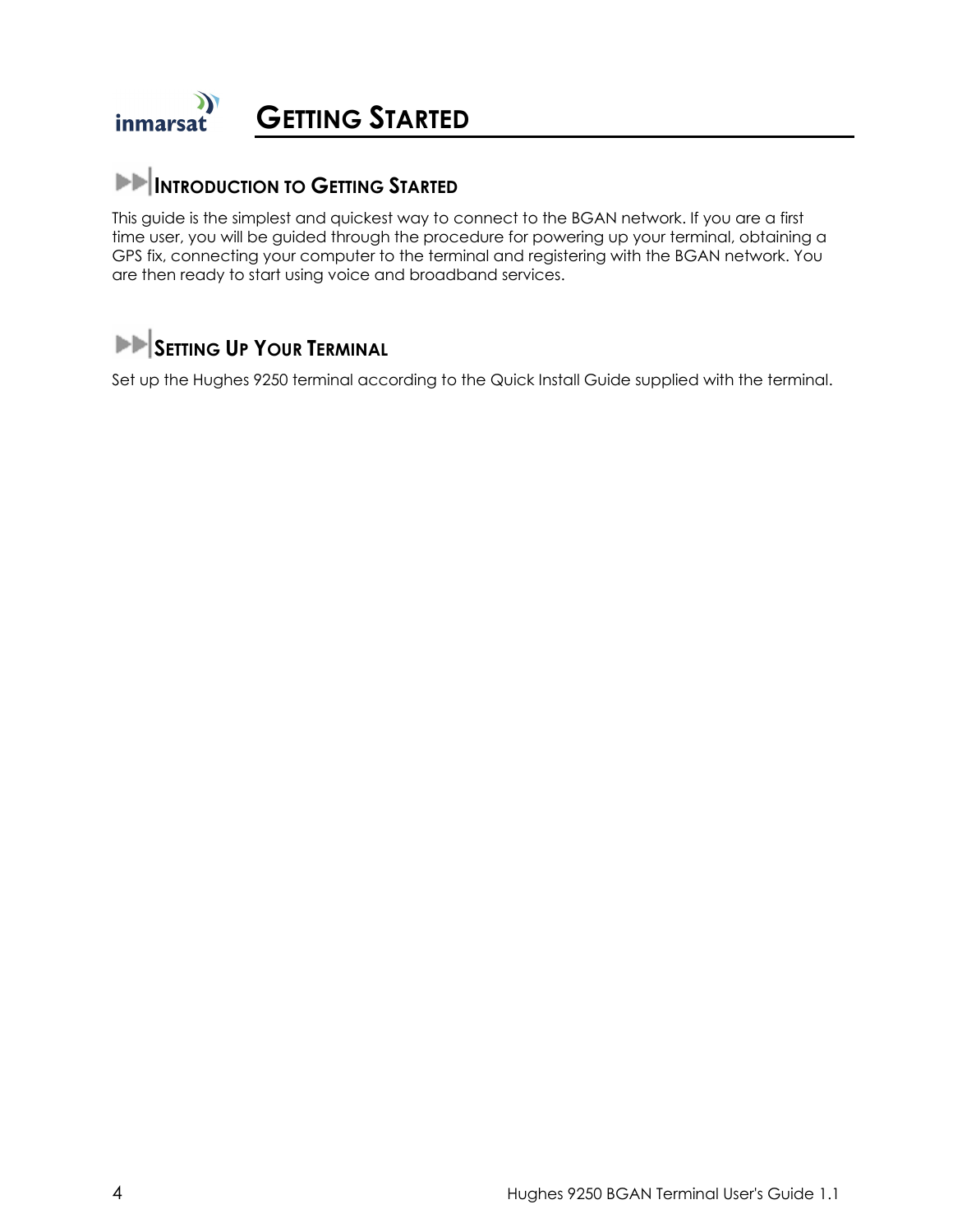<span id="page-10-0"></span>Ж **USING THE HUGHES 9250**  inmarsat

## **AUTO START CONFIGURATION**

Since the Hughes 9250 is equipped with a tracking antenna, the default configurations for the Hughes 9250 Land Mobile Terminal are as follows:

- The Hughes 9250 is configured for automatic registration with the network: The terminal will automatically attempt to register with the network once the tracking antenna has acquired the satellite signal.
- The Hughes 9250 is configured for Auto "On" Mode: The terminal automatically power sup when the DC power adapter is plugged in.

| <b>Configure Auto-Start</b>                                                                       |  |  |  |  |
|---------------------------------------------------------------------------------------------------|--|--|--|--|
| BGAN terminal auto-start settings<br>Switch on BGAN terminal when<br>external power is available. |  |  |  |  |
| Automatically register with the network<br>after BGAN terminal switches on                        |  |  |  |  |
| ОK<br>Cancel<br>Help                                                                              |  |  |  |  |

 $\sqrt{\phantom{a}}$  | These default configurations are accessible through the LaunchPad "Auto Start Mode" menu. It is recommended to keep these settings for convenient operation **Note** of the Hughes 9250 Land Mobile Terminal.

## **FEATURES OF THE HUGHES 9250**

The User should be aware of the following differences between the Hughes 9250 Land Mobile Terminal and the Hughes 9201 Satellite Terminal:

- The Hughes 9250 is configured for automatic registration with the network as discussed above.
- **The Hughes 9250 will automatically power off after 30 seconds when the DC power adapter** is removed, even though a battery is inserted. This feature will prevent the user from operating the power button to operate the terminal.
- The Hughes 9250 operates as a BGAN Class 2 terminal. It can therefore not establish 256Kbps streaming class connections.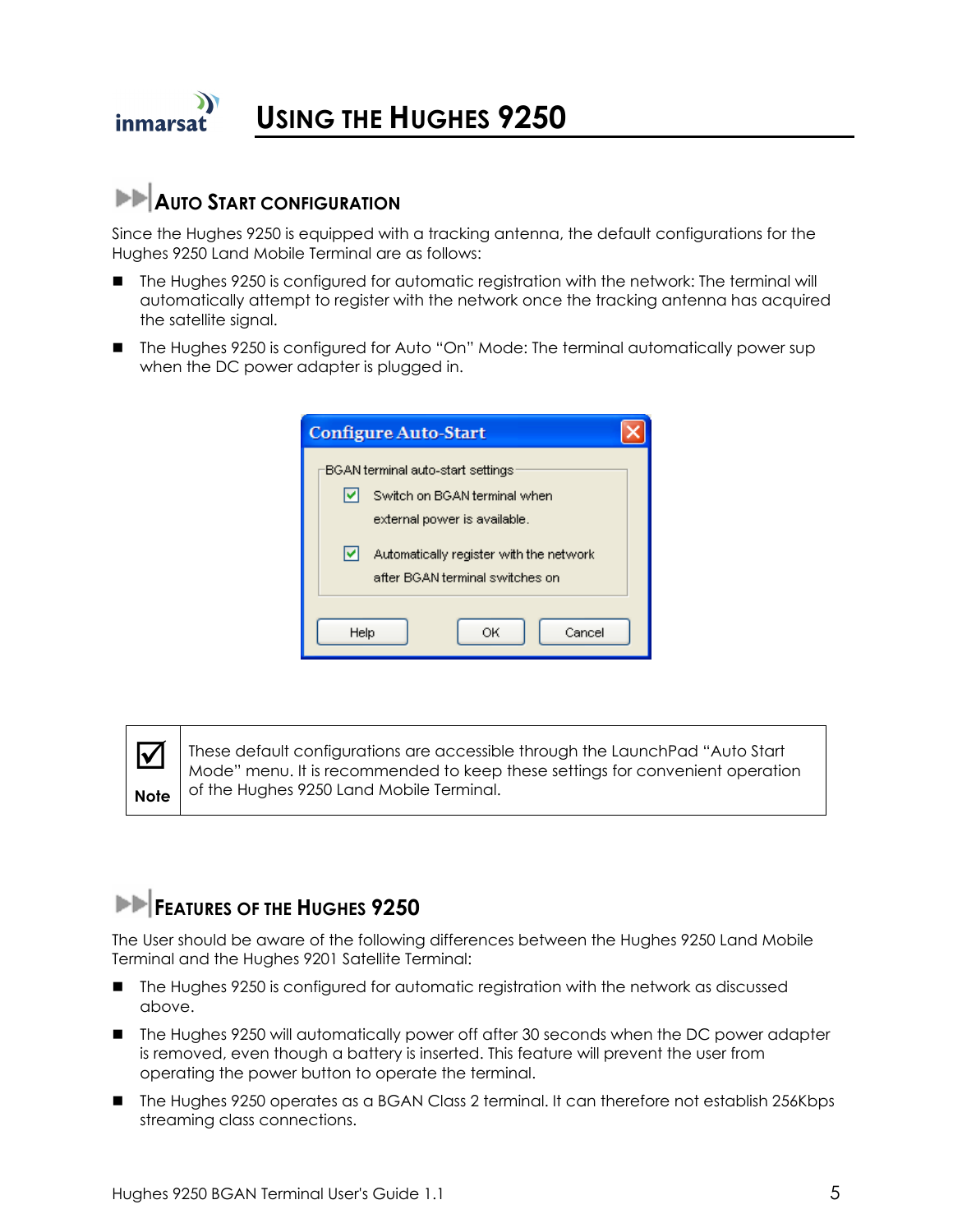## <span id="page-11-0"></span>**POWER UP AND CONNECTION TO THE INTERNET**

After power is applied, the Hughes-9250 Terminal and Hughes Tracking Antenna will begin their start-up sequence. The tracking antenna will begin its search of the BGAN satellite and the antenna motors may be heard during this time. Note that the tracking antenna must have line of sight of the BGAN satellite. Once the antenna has locked onto the BGAN satellite, it will continue to make minor adjustments to acquire optimum signal strength. The antenna may be heard 'twitching' during this time. Eventually the antenna will sit at an optimum position while the vehicle is stationary.

Refer to the Hughes 9201 Terminal User Guide for instructions on

- How to connect a Personal Computer or Mac to the terminal.
- How to establish a data connection to the Internet
- How to use the Automatic Context Activation Feature
- How to use the LaunchPad user interface
- How to connect and use ISDN terminals

Once the vehicle starts moving, the Hughes Tracking Antenna will automatically track the satellite signal and keep the antenna pointed towards the satellite. During short outages (e.g. while driving under a bridge, etc.) the antenna will remain in the same position and will pick up the satellite signal immediately. For longer outages the antenna may need to repeat the search pattern to reacquire the satellite signal.

; Only 'best effort' performance can be expected under moving conditions due to the higher probability of obstruction of satellite signal and limitations of the current BGAN system. Signal outages of more than 3 seconds will cause circuit switched calls to drop and packet switched sessions to pause. User intervention may be required to reactivate connections for longer outage durations

**Note**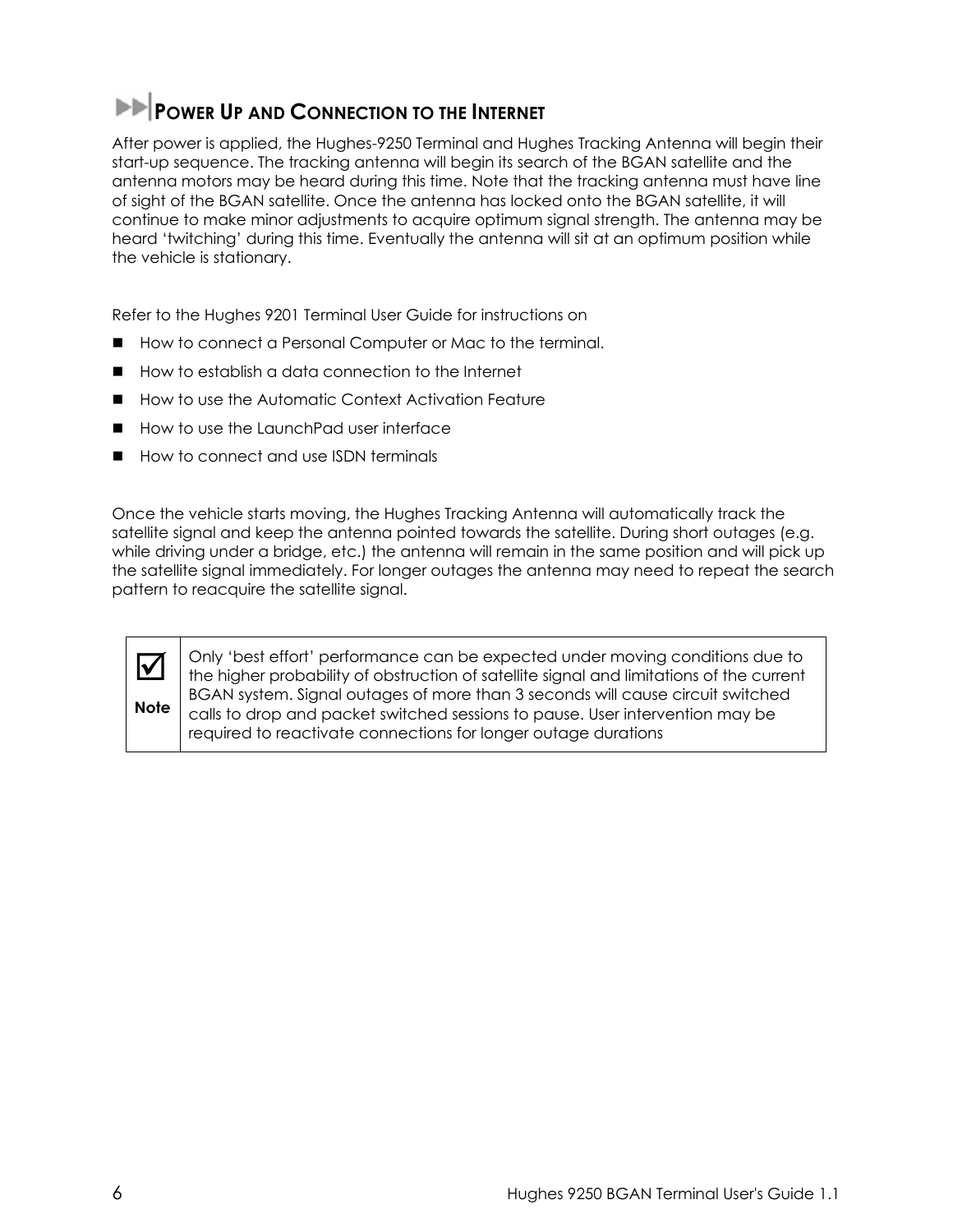# <span id="page-12-0"></span>**EXP**COVERAGE MAP

The Hughes 9250 will perform best in areas where the elevation angle is 20 degrees or higher. Lower elevation angles increase the probability of signal outages caused by trees, buildings and hilly terrain and may severely impact the usability on the move.

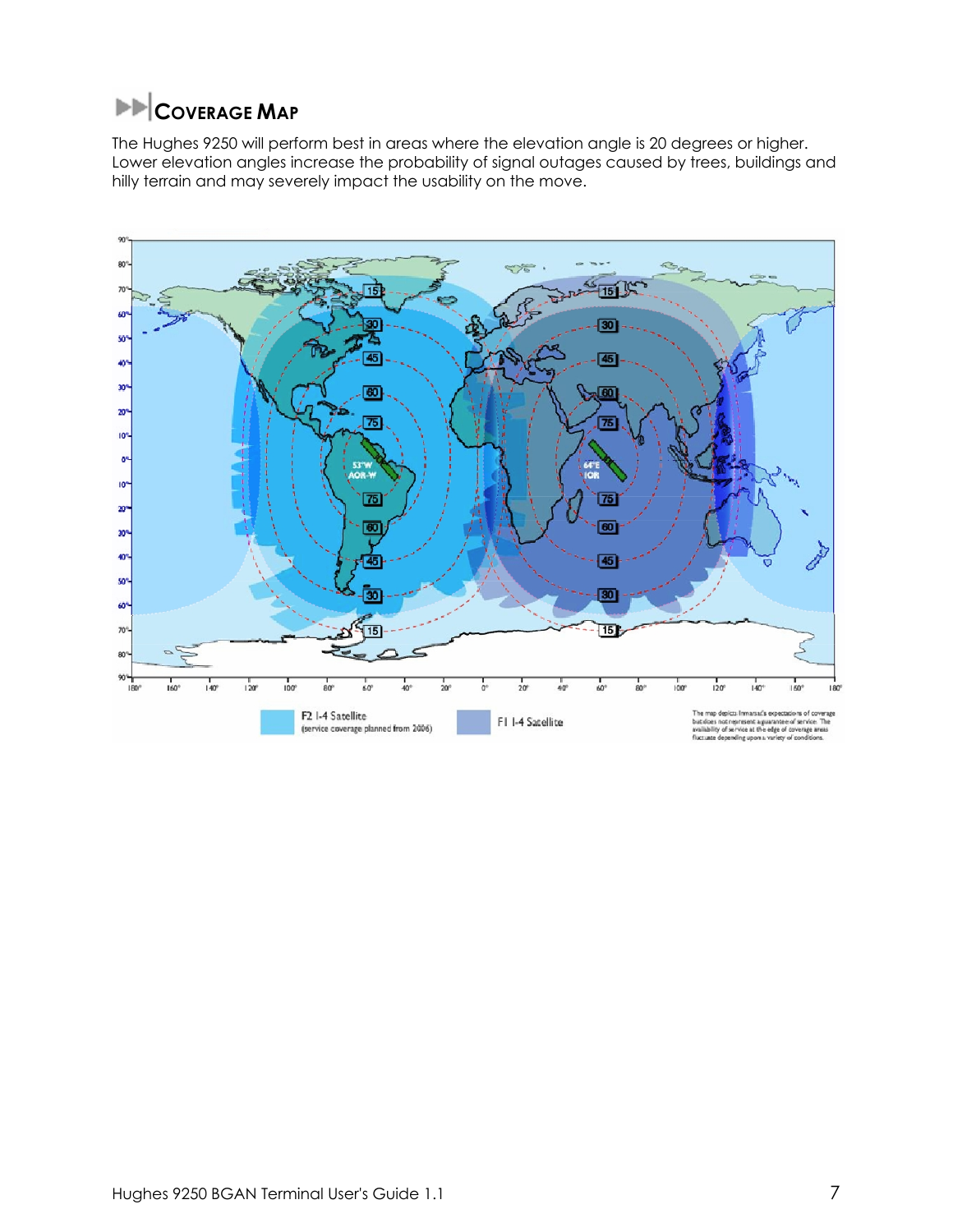<span id="page-13-0"></span>

| Problem                                                                                     | <b>Possible Cause</b>                                                                             | <b>Possible Solution</b>                                                                                                     |
|---------------------------------------------------------------------------------------------|---------------------------------------------------------------------------------------------------|------------------------------------------------------------------------------------------------------------------------------|
| Terminal will not turn on                                                                   | DC power adapter not connected<br>properly.                                                       | Connect the DC power adapter                                                                                                 |
|                                                                                             | User disabled the Auto "On" Mode.                                                                 | Press the power button for 2<br>seconds to power up the<br>terminal. Use LaunchPad to<br>enable the Auto "On" Mode.          |
| Battery does not charge                                                                     | Battery is defective (battery LED is                                                              | Replace battery                                                                                                              |
|                                                                                             | flashing red)<br>Battery temperature is outside charging<br>range                                 | Battery will only be charged at<br>temperatures between 0°C and<br>45°C.                                                     |
| Cannot insert battery<br>into terminal                                                      | <b>Battery incorrectly oriented</b>                                                               | Ensure the battery is oriented as<br>shown in First Time Setup                                                               |
| Cannot insert USIM card<br>holder into terminal                                             | USIM is not correctly seated in the card<br>holder                                                | Ensure the USIM is pressed firmly<br>into the card holder                                                                    |
|                                                                                             | Card holder incorrectly oriented                                                                  | Ensure the card holder is<br>oriented as shown in First Time<br>Setup                                                        |
| The BGAN LaunchPad<br>will not connect to the<br>terminal                                   | No interface connection between the<br>terminal and computer                                      | Ensure there is a WLAN or<br>Ethernet connection between<br>the terminal and computer, see<br>Hughes 9201 User Guide         |
| The BGAN LaunchPad<br>will not connect to the<br>terminal over the WLAN<br><b>interface</b> | WLAN WEP is enabled on terminal and<br>the computer's WLAN is not<br>programmed with the WEP keys | Disable WEP, or use the same<br>WEP keys for both the terminal<br>and computer. For details, go to<br>Hughes 9201 User Guide |
|                                                                                             | WLAN signal is not strong enough                                                                  | Locate the terminal and<br>computer to reduce any<br>obstructions between them, and<br>locate them closer together.          |
| Terminal will not accept<br>incoming ISDN calls                                             | The MSN programmed into the ISDN<br>device does not match the MSN<br>programmed into the terminal | Ensure the appropriate MSN is<br>programmed into the ISDN<br>device, see Hughes 9201 User<br>Guide                           |
|                                                                                             |                                                                                                   | Ensure the appropriate MSN is<br>programmed into the terminal,<br>see Hughes 9201 User Guide                                 |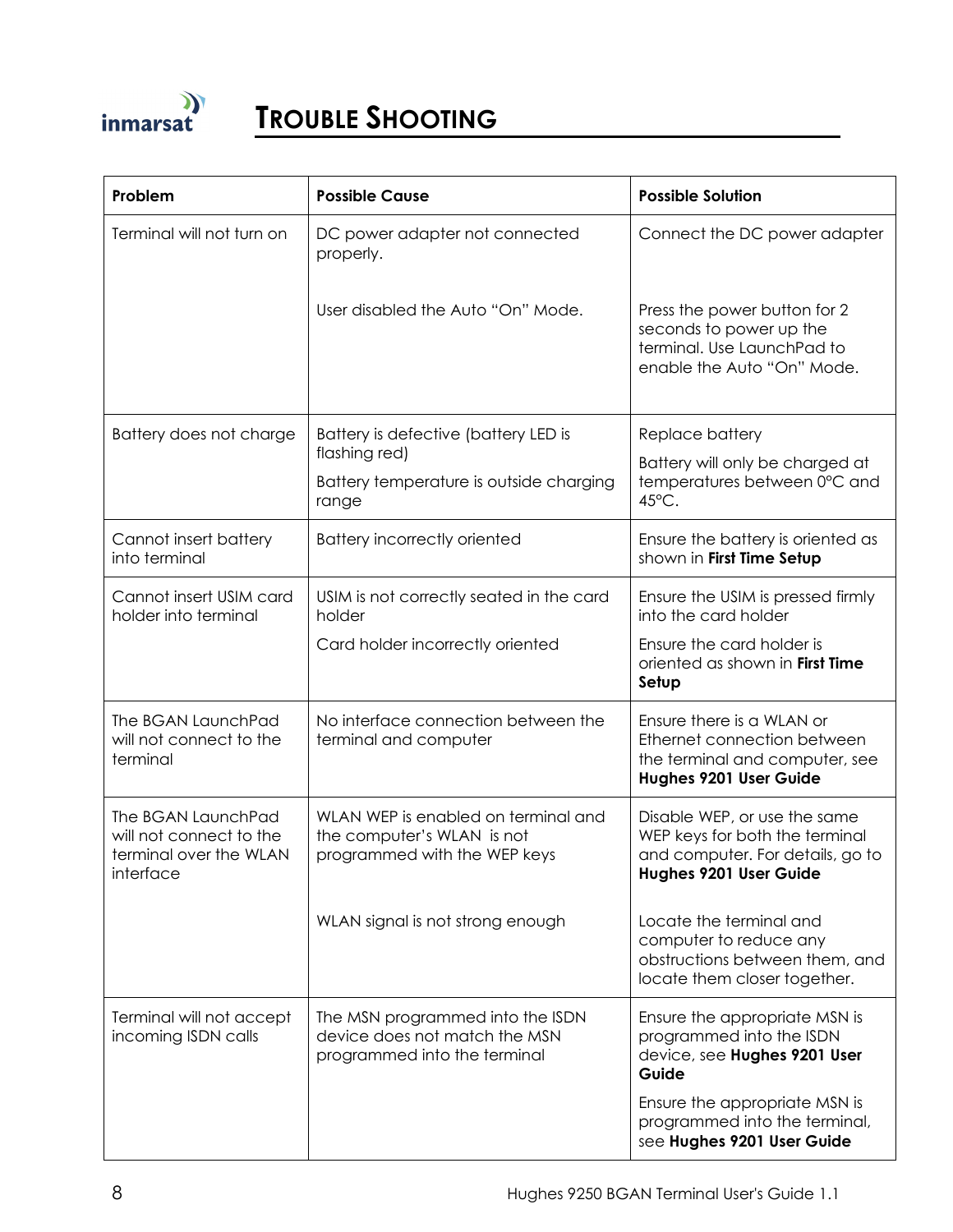| Problem                                                                                                   | <b>Possible Cause</b>                                                                                                                                                                                        | <b>Possible Solution</b>                                                                                                                                                   |
|-----------------------------------------------------------------------------------------------------------|--------------------------------------------------------------------------------------------------------------------------------------------------------------------------------------------------------------|----------------------------------------------------------------------------------------------------------------------------------------------------------------------------|
| Terminal will not make<br>outgoing ISDN calls                                                             | The ISDN interface is turned off (Note<br>the interface turns off automatically<br>when the terminal is operating from<br>battery power, if no ISDN device is<br>detected within 5 minutes from power<br>on) | Enable the ISDN interface from<br>the BGAN LaunchPad, see<br>Hughes 9201 User Guide                                                                                        |
|                                                                                                           |                                                                                                                                                                                                              | Alternatively, turn the terminal<br>off, then turn it on and<br>immediately connect the ISDN<br>device                                                                     |
|                                                                                                           | Terminal is still in antenna pointing mode                                                                                                                                                                   | Exit antenna pointing                                                                                                                                                      |
| Terminal is connected to<br>the BGAN network, but                                                         | Network temporarily not available                                                                                                                                                                            | Retry again. If problem persists,<br>contact your service provider.                                                                                                        |
| cannot obtain the<br>requested Quality of<br>Service                                                      | User tried to set up a 256 Kbps streaming<br>connection.                                                                                                                                                     | The Hughes 9250 only supports<br>128 Kbps streaming connections.                                                                                                           |
| Terminal does not obtain<br>a GPS fix                                                                     | Terminal's location limits visibility of 4 or<br>more GPS satellites.                                                                                                                                        | Move the vehicle / terminal to a<br>location where there are few<br>obstructions such as trees or tall<br>buildings, so that as much as<br>possible of the sky is visible. |
| You hear a continuous<br>beep from the terminal<br>when you connect an<br>ISDN device to the ISDN<br>port | The ISDN device is trying to draw too<br>much power from the satellite terminal's<br><b>ISDN</b> interface                                                                                                   | Only connect an ISDN device<br>that draws less than 70mA of<br>current at 40V (equivalent<br>power 2.8W)                                                                   |
|                                                                                                           | The device you are connecting is not an<br>ISDN device. It might be an Ethernet<br>device that you are accidentally<br>connecting to the ISDN port.                                                          | Make sure you connect only<br>ISDN devices to the ISDN port                                                                                                                |
| None of the above<br>solutions resolve the<br>problem                                                     | Terminal may have a hardware or<br>software fault, and needs to be re-<br>booted.                                                                                                                            | Remove both the DC power<br>adapter and battery. Wait 30<br>seconds. Reconnect the DC<br>power adapter or the battery,<br>and turn on the terminal.                        |
|                                                                                                           |                                                                                                                                                                                                              | As the terminal powers up,<br>check the status of the LEDs, see<br><b>Satellite Terminal Boot Behavior</b><br>in the Hughes 9201 User Guide                                |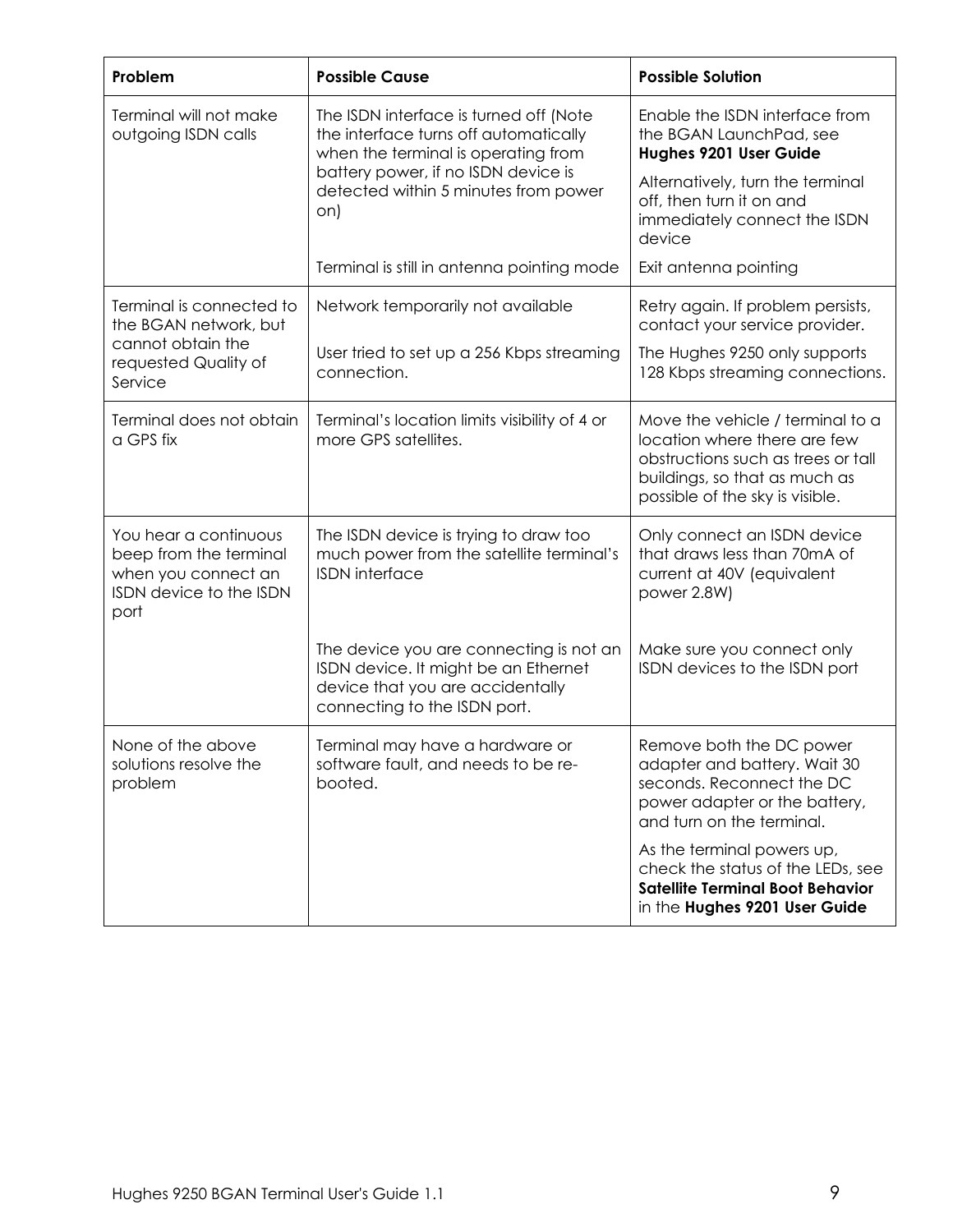<span id="page-15-0"></span>

**GPS** 

The Global Positioning System (GPS) uses 24 orbital satellites to determine the position of the Terminal anywhere on the globe.

#### **OBTAINING A GPS FIX**

In normal operation, a GPS receiver, such as that built in to the Tracking Antenna, needs to be able to receive signals from at least four satellites so that it can then calculate a latitude, a longitude and an altitude – this position fix is referred to as a 3-dimensional or 3-D fix. If only three GPS satellites can be seen by the GPS receiver, then the last available altitude measurement is assumed and the GPS receiver calculates a position fix based on latitude and longitude only. This simpler position fix is referred to as a 2-dimensional or 2-D fix and is quicker and easier to obtain than a 3-D fix, but may be less accurate.

The GPS receiver may take between a few seconds and 20 minutes to obtain a GPS fix, depending on how frequently the GPS receiver is being used. The frequency of use determines the how quickly the GPS Terminal is able to start.

- **Hot start** − if the GPS receiver is being used frequently, (that is, in the last two hours), it is regularly updated with data from the GPS satellites, and so only takes a few seconds to obtain a GPS fix after being switched on.
- Warm start if a GPS receiver has not been used for more than two hours, then it will take up to 45 seconds to obtain a GPS fix.
- Cold start if the GPS receiver has not been used for some time or is 300 km or more from where it was last used, it can take as long as 15 minutes to obtain a valid position fix.

The time taken to obtain a valid GPS fix can also be affected by the visibility that the GPS receiver has of the GPS satellites. The GPS system is relatively tolerant of atmospheric conditions such as heavy cloud or rainfall. However, physical blockages, such as tall buildings or terrain can significantly degrade the ability of the GPS receiver to obtain a fix. For this reason, ensure that the GPS receiver has a clear view of as much open sky as possible.

#### **GPS AND BGAN REGISTRATION**

BGAN uses the accurate position and timing information obtained from GPS to help ensure efficient registration of a BGAN Terminal with the BGAN network.

Following successful registration and providing the Terminal is left switched on and remains stationary, the GPS is no longer needed. Periodically, the BGAN Terminal contacts the BGAN network to inform the network that it is still switched on. In addition, the BGAN network periodically checks each Terminal for activity, and if the Terminal has not automatically contacted the BGAN network as described above, then the Terminal will be de-registered from the network.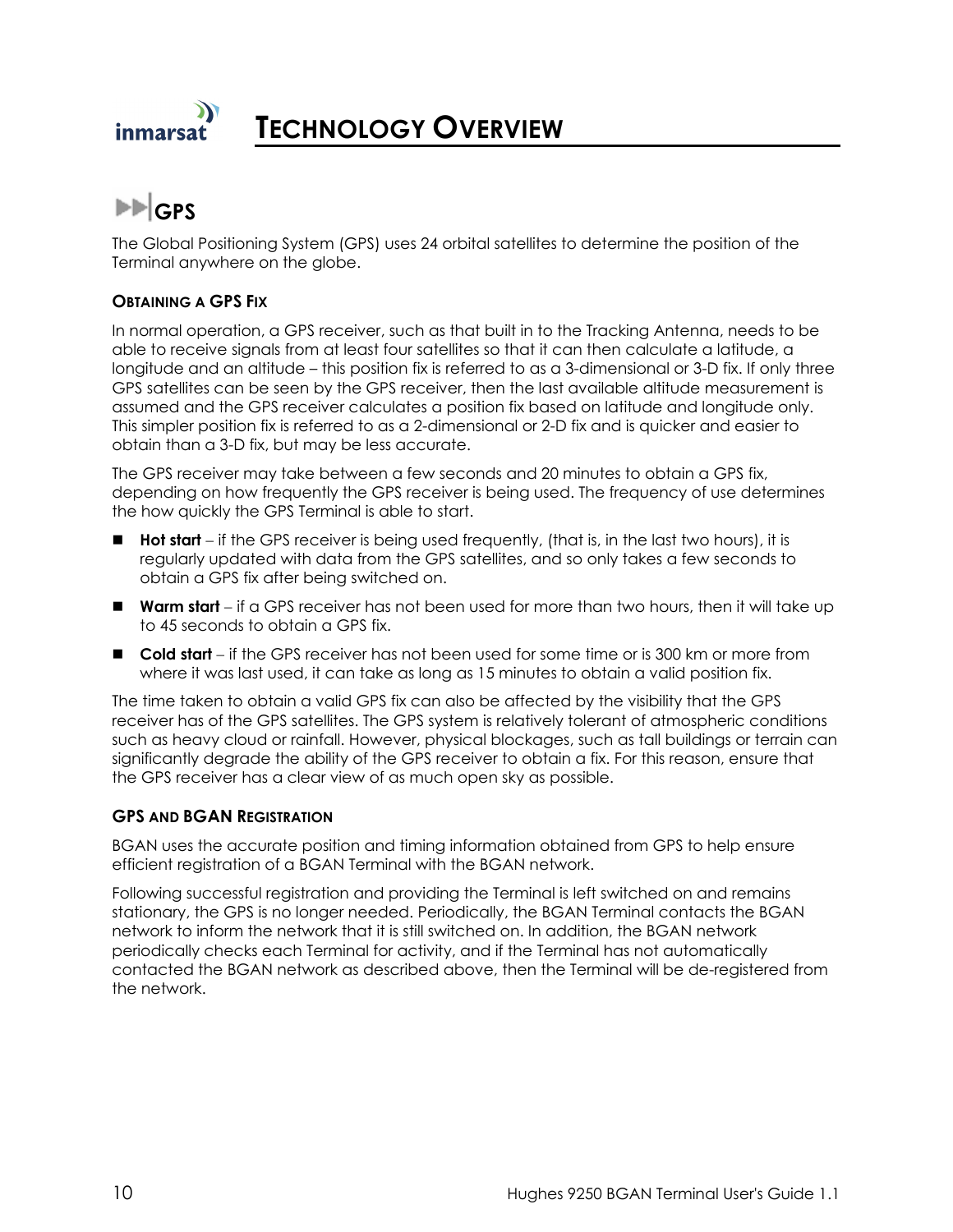# <span id="page-16-0"></span>**ISDN**

The Satellite Terminal provides an ISDN (Integrated Services Digital Network) interface to connect devices for Circuit Switched voice and data services. It is a Basic Rate (also known as 2B+D) interface and uses the Euro ISDN protocol. Note that the Satellite Terminal can only provide service for one 64Kbps B-channel at a time.

#### **DIALING AND NUMBERING**

#### DIALING

As the ISDN numbering system follows the same pattern as the normal telephone system, dialing is carried out in exactly the same manner as making a normal telephone call. The subscriber number is used with the same international and area codes as any other telephone network.

#### MULTI-SUBSCRIBER NUMBERING (MSN)

ISDN supports Multi-Subscriber Numbering (MSN). MSN is a facility whereby more than one telephone number can be allocated to an ISDN line. The BGAN Satellite Terminal assigns different MSNs for Voice, 3.1KHz Audio, UDI and RDI devices. Each incoming call will be directed to the appropriate MSN depending on the type of call. This allows to route incoming calls to the correct ISDN device (e.g. ISDN phone, data card or Fax).

## **PDP CONTEXT**

A Packet Data Protocol (PDP) Context defines connection aspects such as routing, Quality of Service (QoS), security and billing between a mobile user terminal, such as the BGAN Terminal, and a data network. PDP Contexts are essential to the General Packet Radio Service (GPRS) system, which is used by GSM and UMTS-based 3G networks worldwide for transmitting data.

In order for a user to be able to transfer data across a network, a PDP Context must be activated in the Terminal and associated Core Network. The procedure for this is as follows:

- 1. After registration with the network, the user activates a PDP Context using an application on the computer or Terminal, and requests sufficient radio resources (that is, power and bandwidth) to support the context activation procedure.
- 2. Once the resources are allocated, the Terminal sends the Activate PDP Context request to the Core Network. This request includes key information about the mobile user's PDP address (for example an IP address), PDP type (that is, static or dynamic address) the QoS requested for this context, the APN of the external network to which connectivity is requested, the user's identity (IMSI) and any necessary IP configuration parameters (for example, security settings).
- 3. On receiving the Activate PDP Context message, the Core Network checks the user's subscription record to establish whether the request is valid. If the request is valid, a virtual connection is established between the Terminal and the Core Network, and data transfer can then take place between the Terminal and the external data network, within the scope of the current PDP Context. The PDP Context is stored in both the Terminal and the Core Network.

A single Terminal may have multiple PDP Contexts each with different QoS profiles. The primary PDP Context is a PDP Context with default QoS profile attributes and is always activated first. All other PDP Contexts with the same PDP Address are secondary PDP Contexts. Secondary PDP Contexts share the same PDP Address and connect to the same APN but may have different QoS profiles.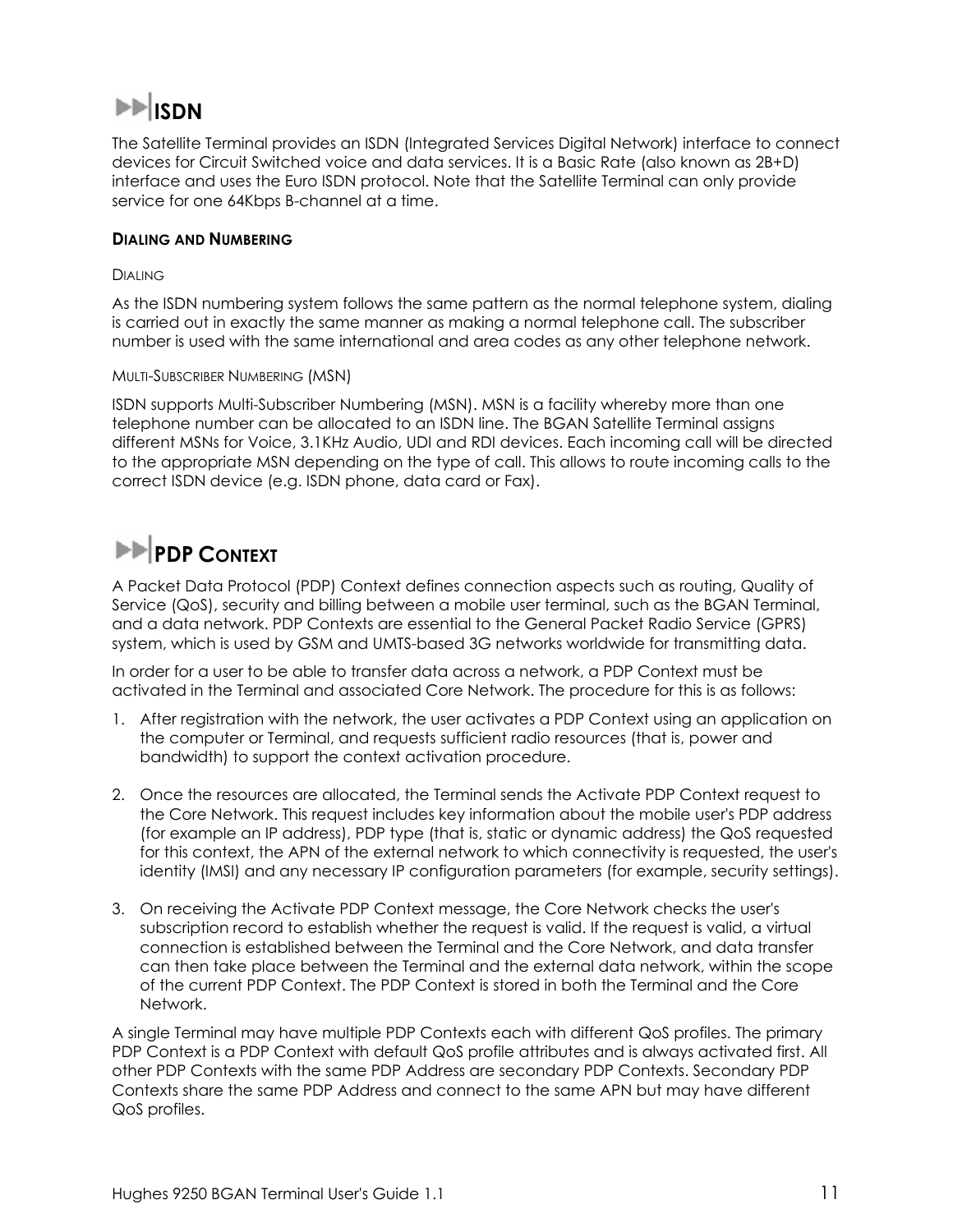# <span id="page-17-0"></span>**WLAN**

Wireless Local Area Networking (WLAN) enables two or more computers equipped with wireless adapter cards to share resources.

A wireless network comprises of two or more computers each equipped with wireless adapter cards forming a network. When the computers are within range of each other each computer has access only to the resources of the other computer but not to any central server or other resource. This type of basic configuration is known as an ad hoc network.

A more common and efficient use of a wireless network is one in which two or more computers equipped with wireless adapter cards are linked to a WLAN Access Point. The Access Point allows each computer to have access to shared resources, such as a broadband Internet connection, as well as to other computers on the network. Such a configuration is know as Infrastructure Mode. This is the default configuration for WLAN in the UT.

#### **PERFORMANCE**

The performance of a WLAN network will be influenced by several factors including the number of users on the network, the location of the antenna, the distance from the antenna and the degree of blocking from buildings and other infrastructure. Typical operating ranges are 200-300 meters outdoors and 30-60 meters indoors, the performance degrades gradually as the signal strength decreases.

#### **SSID**

A wireless network is identified by a Service Set Identifier or SSID. An SSID is also referred to as a Network Name because it is a name that identifies a wireless network. Wireless devices that wish to communicate with each other must be configured with the same SSID. Several Access Points can be set up using the same SSID so that users can roam from one Access Point to the other without losing network access. The SSID is broadcast so that any wireless device in range can read the SSID and ask permission to associate with it. The SSID is not intended as a security measure − it is used only to identify different networks.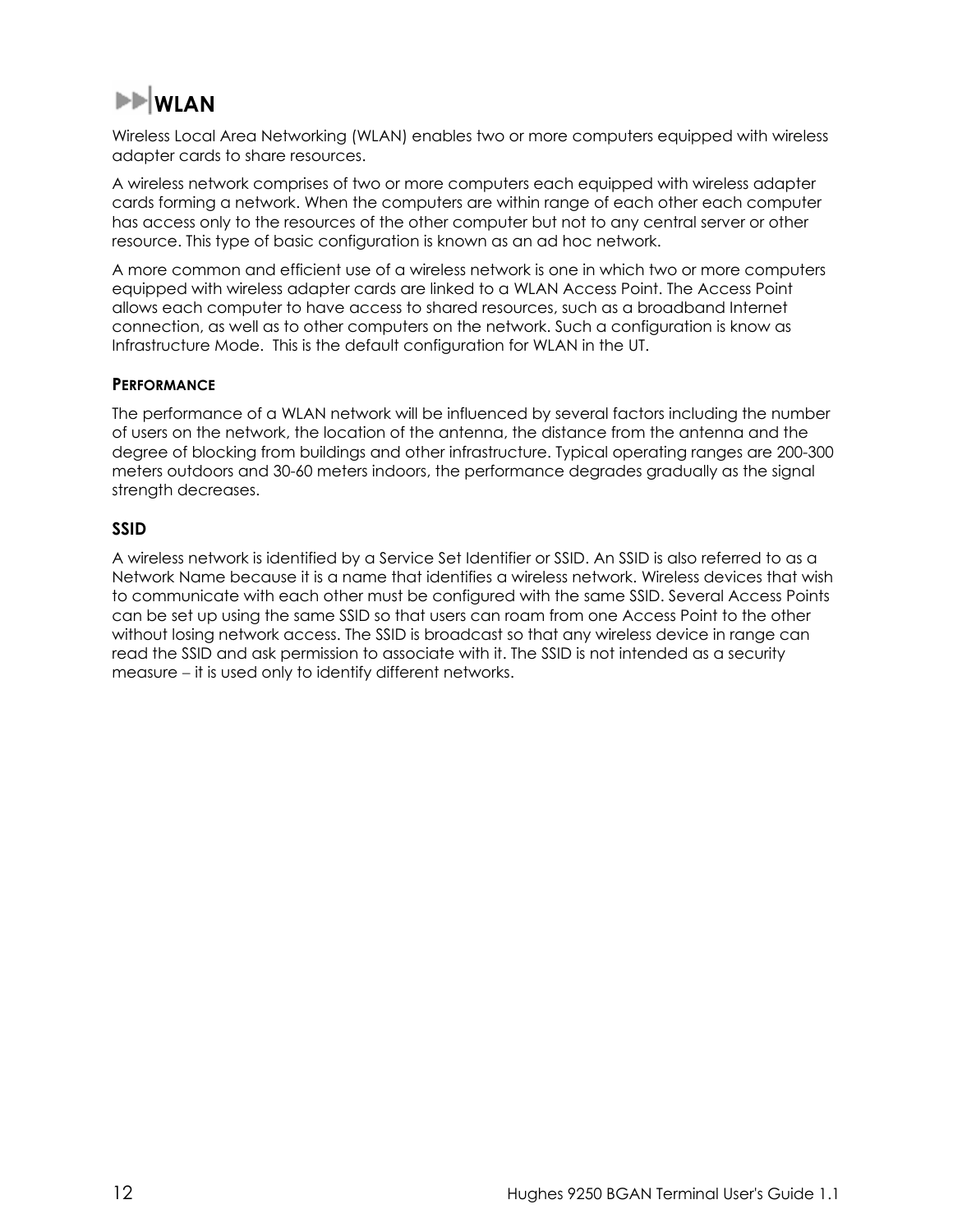<span id="page-18-0"></span>

## **TECHNICAL SPECIFICATIONS**

|                         | <b>Terminal</b>                                                                            | Antenna                                                                   |
|-------------------------|--------------------------------------------------------------------------------------------|---------------------------------------------------------------------------|
| Weight                  | 2.8 Kg (terminal with battery)                                                             | $5.5$ Kg                                                                  |
| <b>Dimensions</b>       | 27.5 cm x 34.5 cm x 5.0 cm                                                                 | Ø47.7 cm x 15.3 cm                                                        |
| <b>Humidity</b>         | 95% RH at +40°C                                                                            | 95% RH at +40° C                                                          |
| <b>Temperature</b>      | $-25^{\circ}$ C to $+60^{\circ}$ C operating<br>$-25^{\circ}$ C to $+80^{\circ}$ C storage | $-25^{\circ}$ C to $+55^{\circ}$ C operating<br>-25° C to +80° C survival |
| <b>Water &amp; Dust</b> | IP-55 standard                                                                             | IP-56 standard                                                            |
| Wind                    | N/A                                                                                        | 125 mph (200 km/h)                                                        |
|                         |                                                                                            | <b>Exception for Magnetic Mount:</b><br>100 mph (160 km/h)                |
| <b>ICE</b>              | N/A                                                                                        | 25 mm non-operational                                                     |
| <b>Vehicle Motions</b>  | N/A                                                                                        | Turning Rate: 40°/s                                                       |
|                         |                                                                                            | Turning acceleration 50°/s^2                                              |
| Power                   | <b>Idle: 20 W</b><br>Max: 100 W (when transmitting)                                        |                                                                           |
|                         |                                                                                            |                                                                           |

The Satellite Terminal carries a warranty for 12 months from the date of sale. Contact your Service Provider if you have questions about the warranty, or need to return the terminal for repair.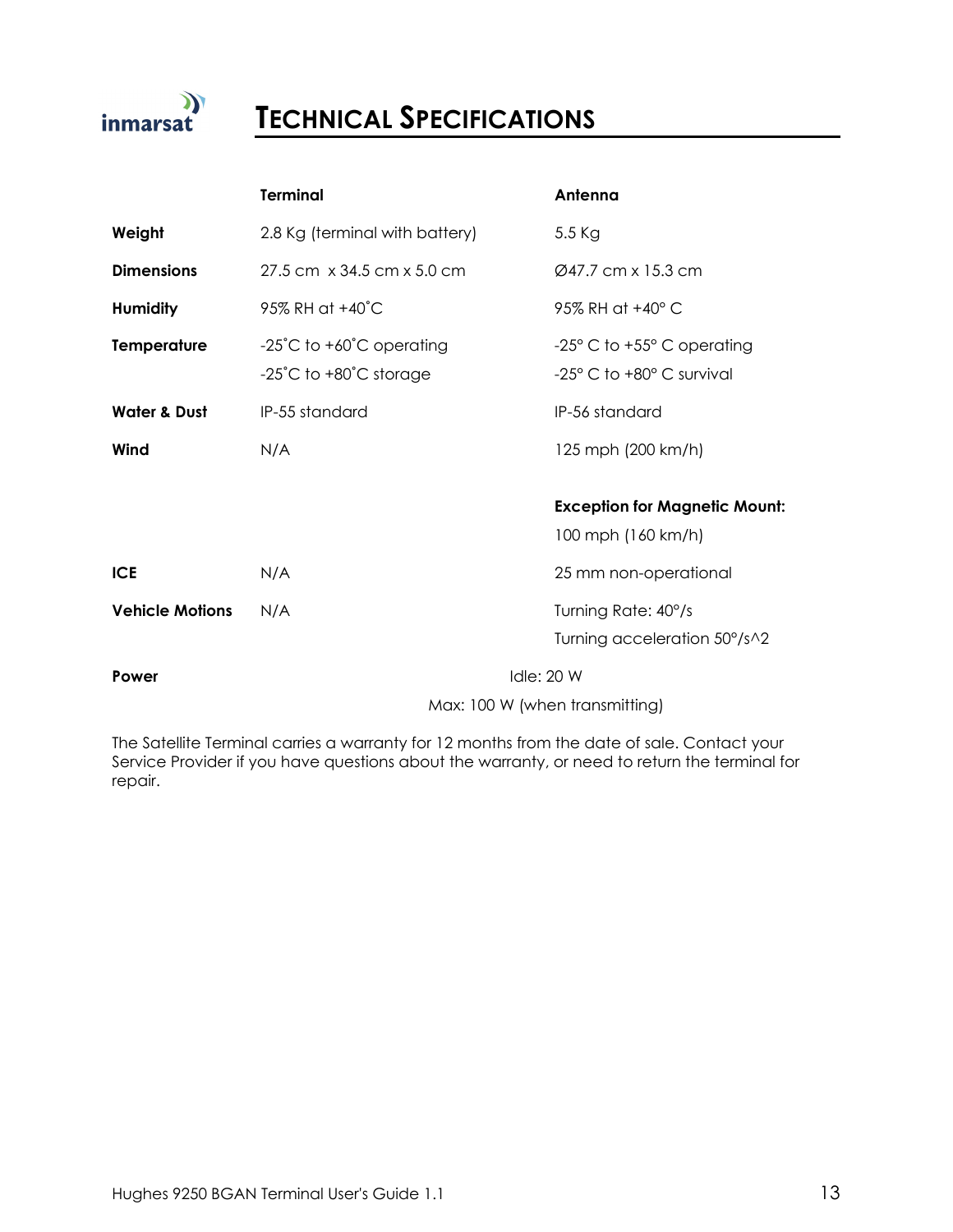<span id="page-19-0"></span>

Hughes Network Systems, LLC, of 9605 Scranton Road, San Diego, CA, 92121, USA, declares under our sole responsibility that the product Hughes 9250 Satellite IP Terminal to which this declaration relates, is in conformity with the following standards and/or other normative documents:

ETSI EN 301 444 , ETSI EN 300 328, ETSI EN 301 489-1, ETSI EN 301 489-17, ETSI EN 301 489-20, EN 60950-1, Council Recommendation 1999/519/EC.

We hereby declare that all essential radio test suites have been carried out and that the above named product is in conformity to all the essential requirements of R&TTE Directive 1999/5/EC.

The conformity assessment procedure referred to in Article 10 and detailed in Annex [III] or [IV] of Directive 1999/5/EC has been followed with the involvement of the following Notified Body(ies):

Washington Laboratories, LTD, 7560 Lindbergh Drive, Gaithersburg, MD 20879, USA

Identification mark: **1317** (Notified Body number).

The technical documentation relevant to the above equipment will be held at:

Hughes Network Systems, LLC, 9605 Scranton Road, San Diego, CA, 92121, USA

Signed by Juerg Widmer (Senior Technical Director, January, 2007) and Bill Lindsay (Senior Program Manager, January, 2005).



 $\blacksquare$  The Ethernet cable used with the Hughes 9250 shall not be longer than 3 meters to comply with ETSI emissions requirements.

## **FCC COMPLIANCE**

This device conforms to the FCC rules. Any changes or modifications to Hughes Network Systems' equipment, not expressly approved by Hughes Network Systems, could void the user's authority to operate the equipment.

To comply with FCC RF exposure requirements, this device must be operated with a minimum separation distance of 20 cm or more from a person's body. Other operating configurations should be avoided.

This device complies with Part 15 of the FCC Rules. Operation is subject to the following two conditions; (1) this device may not cause harmful interference, and (2) this device must accept any interference received, including interference that may cause undesired operation.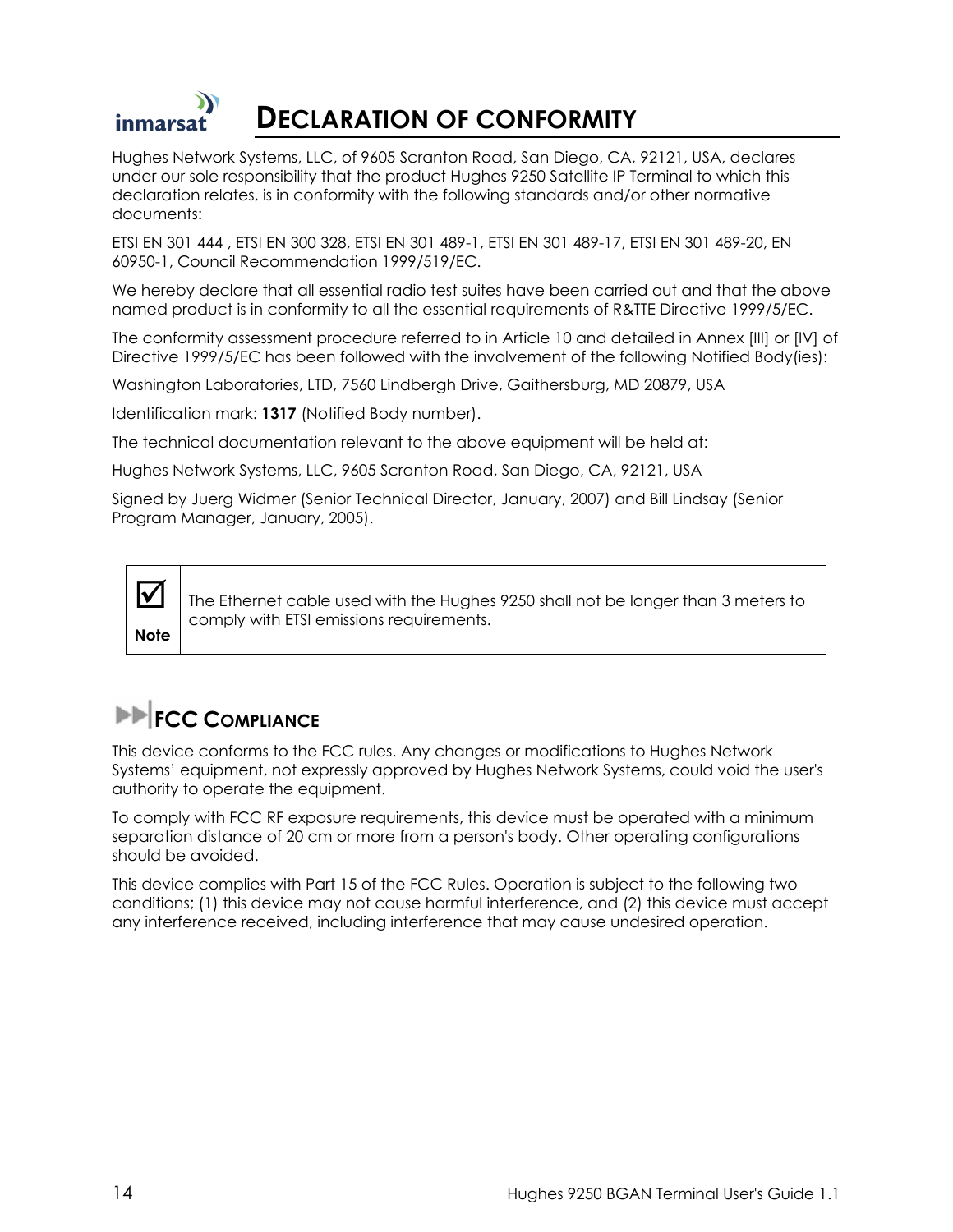# <span id="page-20-0"></span>**EU WEEE (WASTE ELECTRICAL AND ELECTRONIC EQUIPMENT) DIRECTIVES**

The European Union (EU) directive on waste electrical and electronic equipment mandates recycling of electrical and electronic equipment throughout the EU by August 13, 2005.

Unless otherwise noted, all products, assemblies, and sub-assemblies manufactured by Hughes and its sub-contractors will be compliant with this directive and any subsequent revisions or amendments. This product carries the WEEE label below to demonstrate compliance.

For addition information, contact Hughes Network Systems at: **[www.hughes.com](http://www.hughes.com/)**.

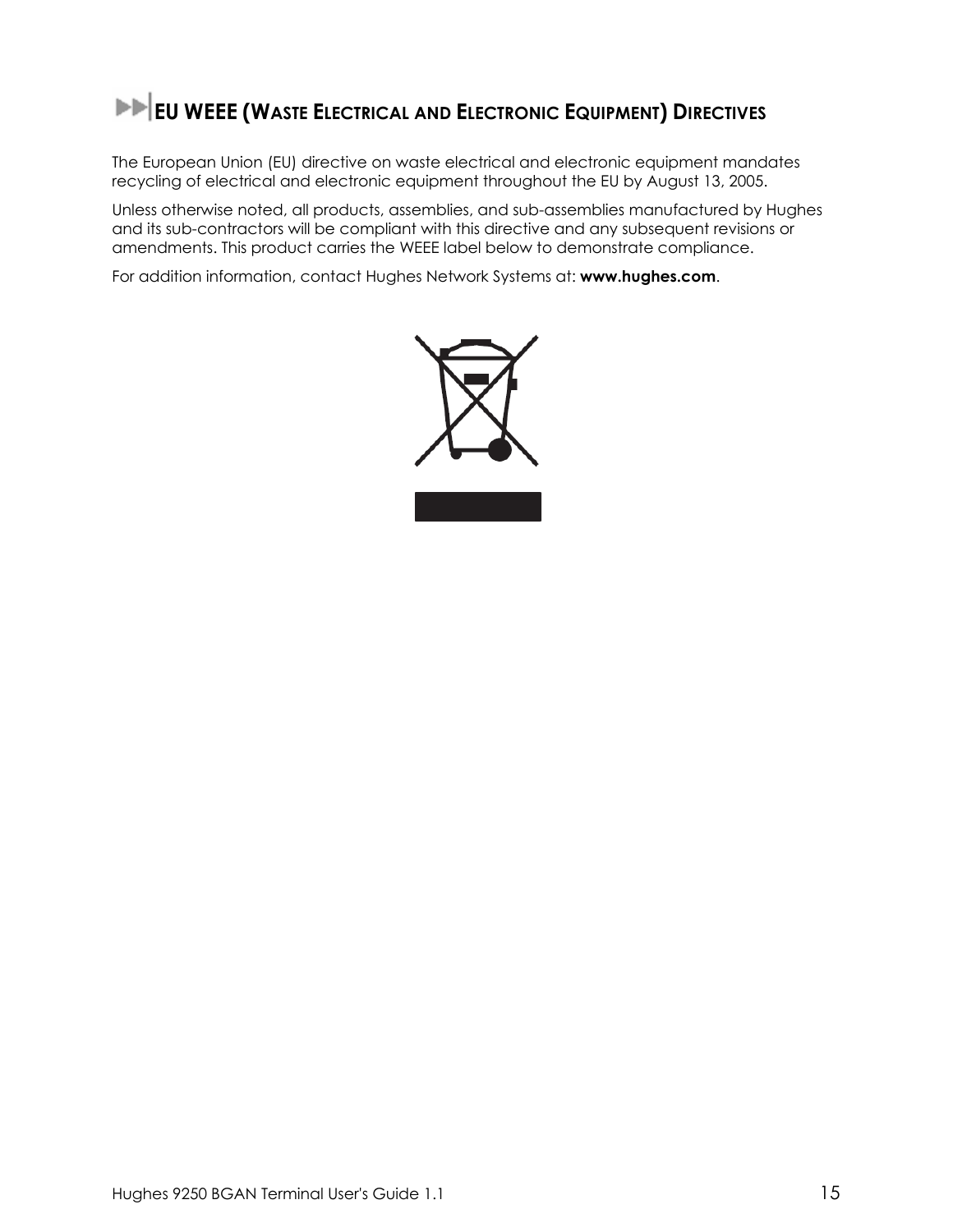<span id="page-21-0"></span>

- **APN**: An Access Point Name (APN) provides access to an external network. By default, the SIM Card in your terminal is configured with the APN of your Service Provider. You may want to configure further APNs if you have arranged with your Service Provider to use more than one SIM Card.
- **BGAN Satellite Terminal:** Referenced throughout this document as the Satellite Terminal or "The Terminal," this device implements and manages BGAN satellite communications between your computer and Service Provider's network.
- **Quality of Service**: Quality of Service (QoS) assigns a level of priority to certain types of data traffic, in particular high bandwidth applications such as video and multimedia. QoS attempts to maintain a guaranteed throughput level, and minimize error rates and end to end latency, so providing a higher level of service than "best effort" protocols.
- **DNS Server:** The Domain Name System (DNS) is an Internet service that is required because the Internet does not recognize the text-based Web address or email address that you type into your Web browser or email application. All or part of a Web address or an email address is a domain name, and DNS translates this domain name into an IP address that is recognized by the Internet.

A DNS Server holds a database of domain names and IP addresses, so that when you enter a Web address or email address, you are directed to the correct IP address over the Internet.

- **Dynamic DNS Server:** If you are using dynamic IP addressing, Inmarsat recommends that you use a dynamic DNS server. A dynamic DNS server updates the IP address information in the DNS database each time your IP address changes. A dynamic DNS server also enables a computer using a dynamic IP address to use network applications that normally require a static IP address, for example FTP servers. This service requires subscription with a Dynamic DNS provider.
- **Static DNS Server:** If you are using static IP addressing, Inmarsat recommends that you use a static DNS server. If you select this option, you must enter the IP address of the Primary DNS Server. This is supplied by your Internet Service Provider. Optionally, you can enter the IP address of a Secondary DNS Server, also supplied by your ISP. This is used in the event of failure of the Primary DNS Server.
- **Error correction**: Error correction ensures that very little data is lost during transfer by asking for dropped packets to be resent. However, because it holds subsequent data whilst the packet is being resent, you may notice some jitter or delay in the received data. This is normal for most data types.

 For real-time applications, such as Voice over IP (VoIP) or video, it is recommended that you remove error correction. Removing error correction minimizes delay and jitter..

- **Ethernet:** Ethernet is a local area networking method used widely throughout the computer industry. It is one of the three communications interfaces supported by the Satellite Terminal.
- **Fault Code:** A number which uniquely references an error in a hardware or software system. In the Satellite Terminal, if there is a fault detected, the fault code and a description are displayed in suitable LaunchPad windows.
- **GPS:** Global Positioning System. The GPS receiver in the Satellite Terminal receives signals from the constellation of GPS satellites. It uses these signals to determine the Terminal's location on earth. That location is used during registration to gain access to the BGAN system.
- **Header Compression**: A header is the component of a data packet that precedes the data that you are sending. The header contains information such as source and destination address, error checking and other administrative details. In most data types this does not noticeably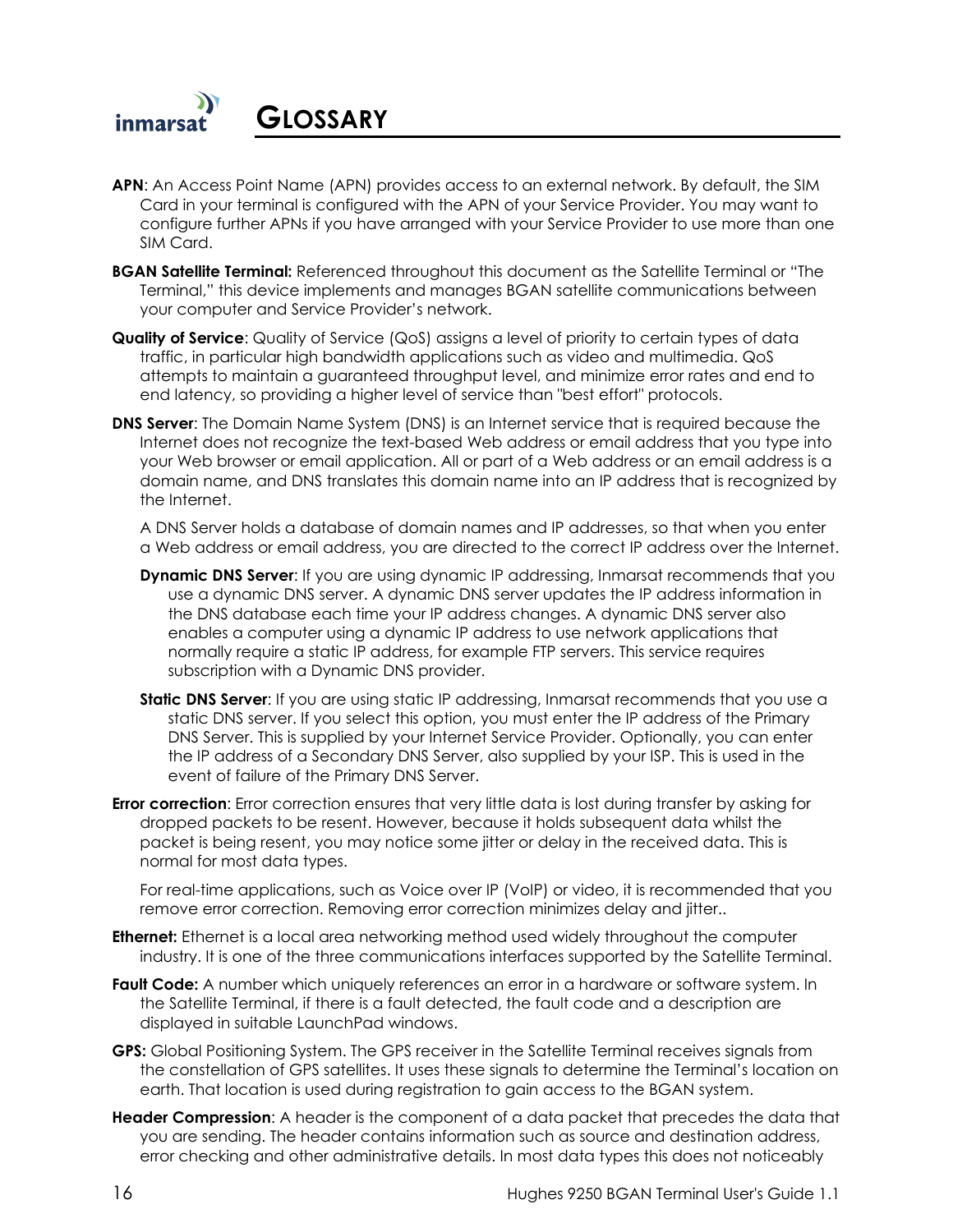affect the data transmission rates. However in multimedia applications such as voice and video, the header can significantly affect performance.

Inmarsat recommends that you switch on header compression for multimedia applications, such as video.

- **IP Address**: An Internet Protocol address, or IP address, is a number that identifies the computer that is sending or receiving information transmitted over the Internet. An IP address is made up of four groups of numbers between 0 and 255, separated by periods. For example, 207.115.79.4 is an IP address. In the BGAN system, IP addresses can be dynamic or static.
	- **Dynamic IP Address**: A dynamic IP address is a temporary address that is assigned by your Internet Service Provider (ISP) when you connect to the Internet. If you do not need a permanent IP address, Inmarsat recommends that you obtain a dynamic IP address. Normally, individual users of the Internet use a dynamic IP address.
	- **Static IP Address:** A static IP address is assigned permanently, and is used every time you connect to the Internet. Normally, companies and other organizations that have their own networks use static IP addresses.
- **SIM Card**: Your Service Provider supplies you with a Subscriber Identification Module (SIM) Card or a Universal Mobile Telecommunications System Subscriber SIM (USIM) Card.

A SIM or USIM Card is a card commonly used in a GSM phone. The card holds a microchip that stores information and encrypts voice and data transmissions, making it extremely difficult to listen in on calls. The USIM Card also stores data that identifies the caller to the Service Provider.

- **Standard Connection**: A standard connection is charged by volume of data sent. The bandwidth you are allocated depends on terminal type and network availability, but is always 'best effort', that is, you are allocated bandwidth depending on your requirements and the requirements of other users of the BGAN network, or BGAN Terminal. This connection class is suitable for most data types, other than multimedia.
- **Streaming:** A streaming connection is charged by time. You are charged for the amount of time the connection is active. Streaming enables multimedia data, such as video, to be sent in a continuous data stream and converted into sound and pictures. The bandwidth required for a streaming connection is difficult to predict, and depends on factors such as length of connection and number of receivers.
- **Symmetrical Rate**: The rate at which streaming data is transmitted, in kilobits per second (Kbps). This rate applies to transmitted (uplink) and received (downlink) data.
	- **Desired Symmetrical Rate**: From the drop-down list, choose the desired data rate for your Streaming connection. This can be 32 Kbps, 64 Kbps, 128 Kbps or 256 Kbps. This figure is guaranteed, unless the connection cannot meet this requirement because of bandwidth restrictions. In this case the rate defaults to the minimum symmetrical rate.
	- **Minimum Symmetrical Rate**: From the drop-down list, choose the minimum data rate that you are prepared to accept for your Streaming connection. This can be 32 Kbps, 64 Kbps, 128 Kbps or 256 Kbps. This rate must be lower than the Desired Symmetrical Rate. If the connection cannot meet this requirement, an error message displays.
- **Traffic Flow Template**: A Traffic Flow Template, also called an Application Template, is a series of data filters such as QoS (Quality of Service), PDP Context and security settings, that allow the Core Network to classify packets received from an external network into the correct PDP Context. When incoming data arrives at an access point in the core network, a packet classifier will make a PDP Context selection based on the Traffic Flow Template, and map the incoming data packets into the PDP Context with the correct QoS attributes. The use of a Traffic Flow Template allows multiple PDP Contexts to be associated with the same PDP address.
- **USIM Card**: Your Service Provider supplies you with a Subscriber Identification Module (SIM) Card or a Universal Mobile Telecommunications System Subscriber SIM (USIM) Card.